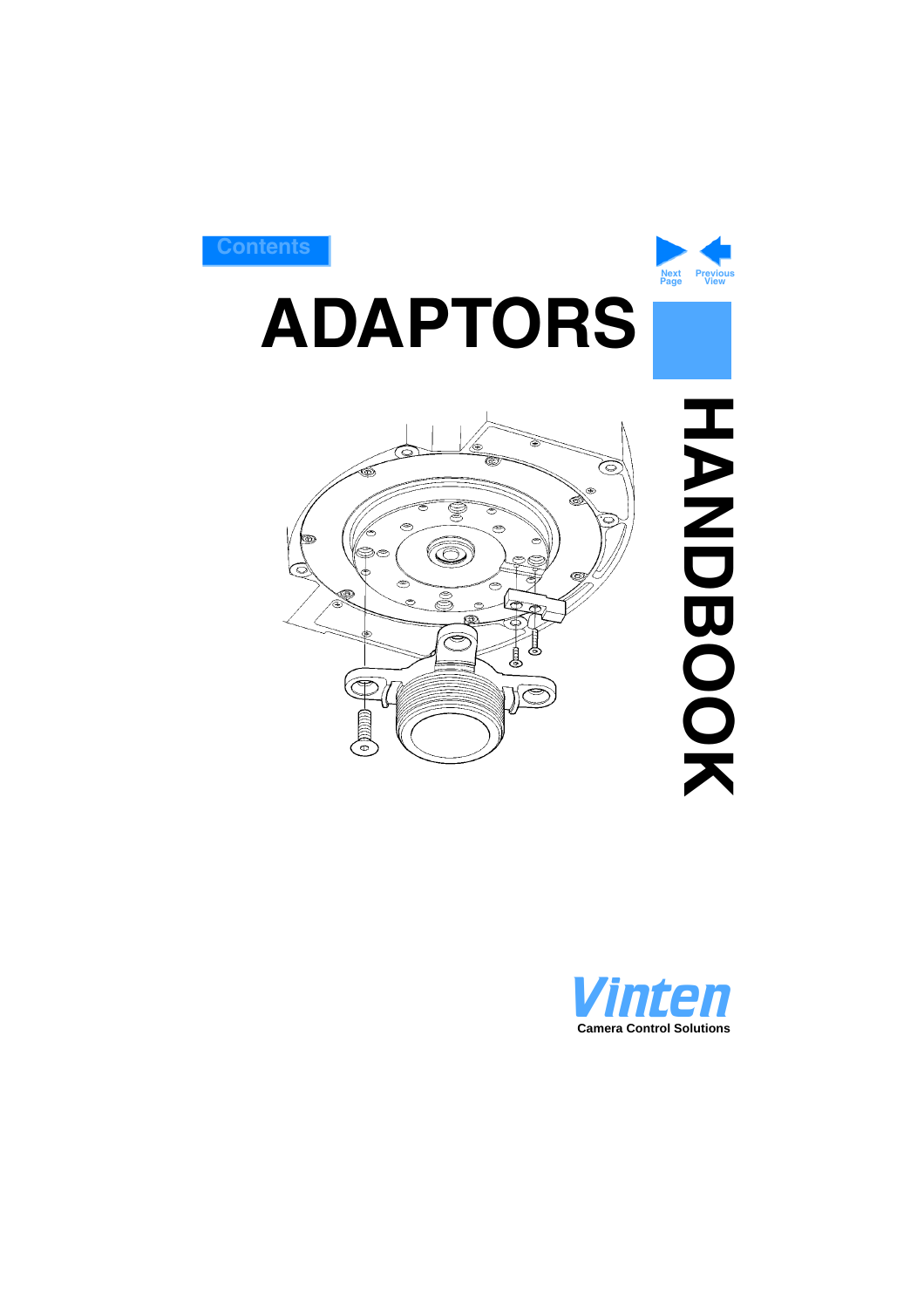

# <span id="page-1-0"></span>**VINTEN ADAPTORS HANDBOOK**

# **Publication Part No. 3384-9**

**Issue 5**

Copyright © Vinten Broadcast Limited 1999-2004

All rights reserved throughout the world. No part of this document may be stored in a retrieval system, transmitted, copied or reproduced in any way including, but not limited to, photocopy, photograph, magnetic or other record without the prior agreement and permission in writing of Vinten Broadcast Limited.

Vinten, Vision, Quickfix and Quickfit are registered trademarks of Vinten Broadcast Limited.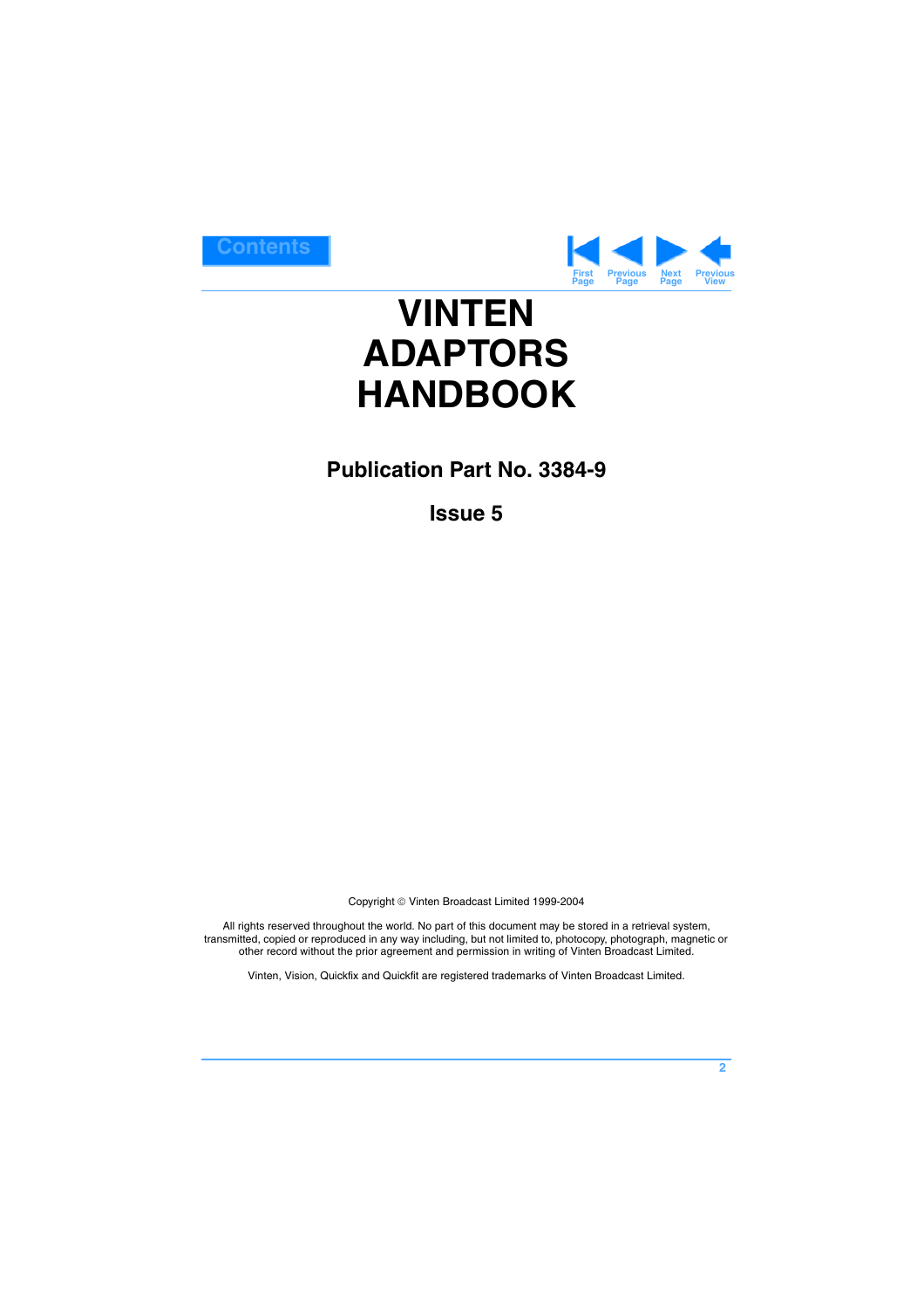<span id="page-2-0"></span>



# **Foreword**

<span id="page-2-1"></span>This manual details the various adaptors and accessories available from Vinten Broadcast Limited.

Part 1 lists adaptors which enable pan and tilt heads to be mounted on a variety of bases. Part 2 lists adaptors which interface between cameras and pan and tilt heads. Part 3 contains miscellaneous adaptors.

For further information on adaptors and their applications, please contact Vinten Broadcast Limited or your local distributor.

#### **NOTE: Information contained in this document is subject to change. Vinten Broadcast Ltd reserves the right, without notice, to make changes in equipment design or performance as progress in engineering, manufacturing or technology may warrant.**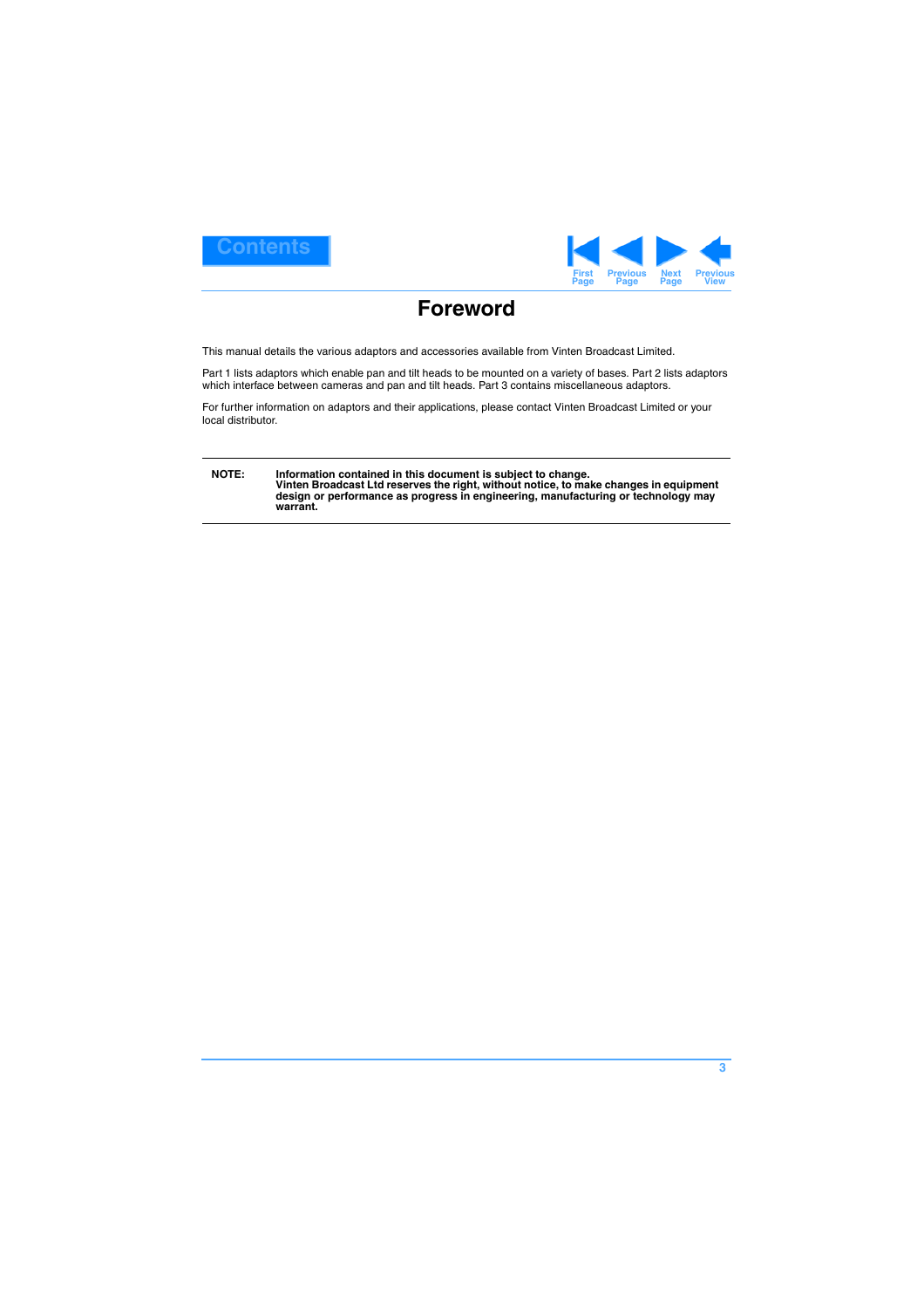<span id="page-3-0"></span>



# **Notes to readers**

<span id="page-3-1"></span>This is the on-line version of 'Adaptors Handbook' (3384-9). Readers should be aware that the pagination differs between on-line and printed versions.

# **Navigation**

Clicking the mouse on any blue text will move you around the document.

Clicking here will take you to the Contents Page.



Clicking here will take you to the first page.



Clicking here will take you to the previous page.

Clicking here will take you to the next page.

Click here to go back to the previous view.

Alternatively, you may use the Acrobat Reader navigation buttons.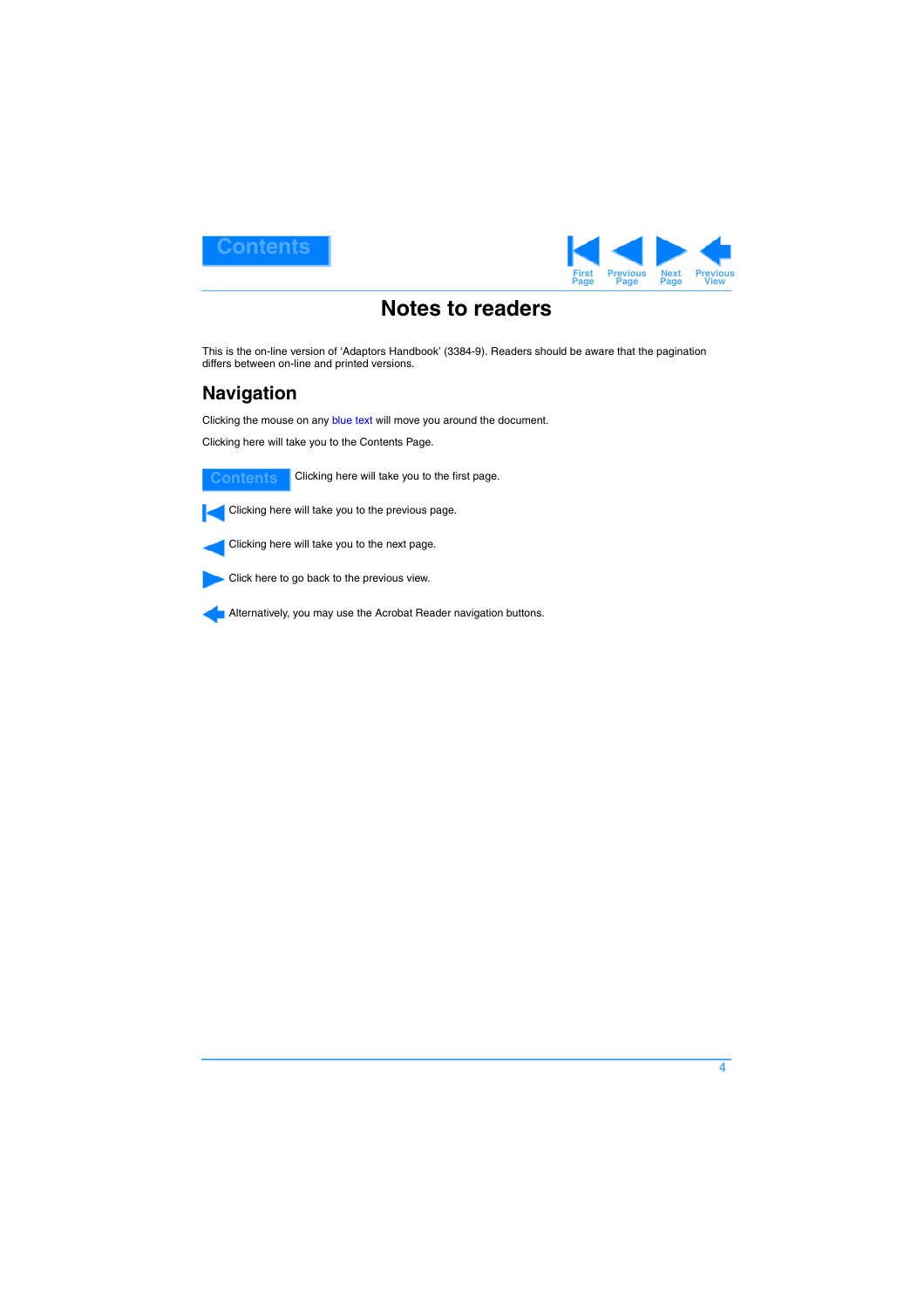

# **Contents**

<span id="page-4-1"></span><span id="page-4-0"></span>

| Page                                                                    |
|-------------------------------------------------------------------------|
|                                                                         |
|                                                                         |
|                                                                         |
| Part 1 - Pan & Tilt Head to Mounting Adaptors                           |
| 'Quickfix' Adaptors                                                     |
|                                                                         |
|                                                                         |
|                                                                         |
| 'Quickfix' Levelling Adaptor with Four-Hole Flat Base (3328-30)  12     |
|                                                                         |
| <b>Mitchell Adaptors</b>                                                |
|                                                                         |
|                                                                         |
|                                                                         |
| Mitchell Adaptor - Four-Hole Flat Base to Heavy-Duty Tripod (3103-3) 18 |
| 75/100 mm Ball Adaptors                                                 |
|                                                                         |
| 100/150 mm Ball Adaptors                                                |
|                                                                         |
|                                                                         |
|                                                                         |
|                                                                         |
| <b>Miscellaneous Pan &amp; Tilt Head to Mounting Adaptors</b>           |
|                                                                         |
|                                                                         |
|                                                                         |
|                                                                         |
|                                                                         |
|                                                                         |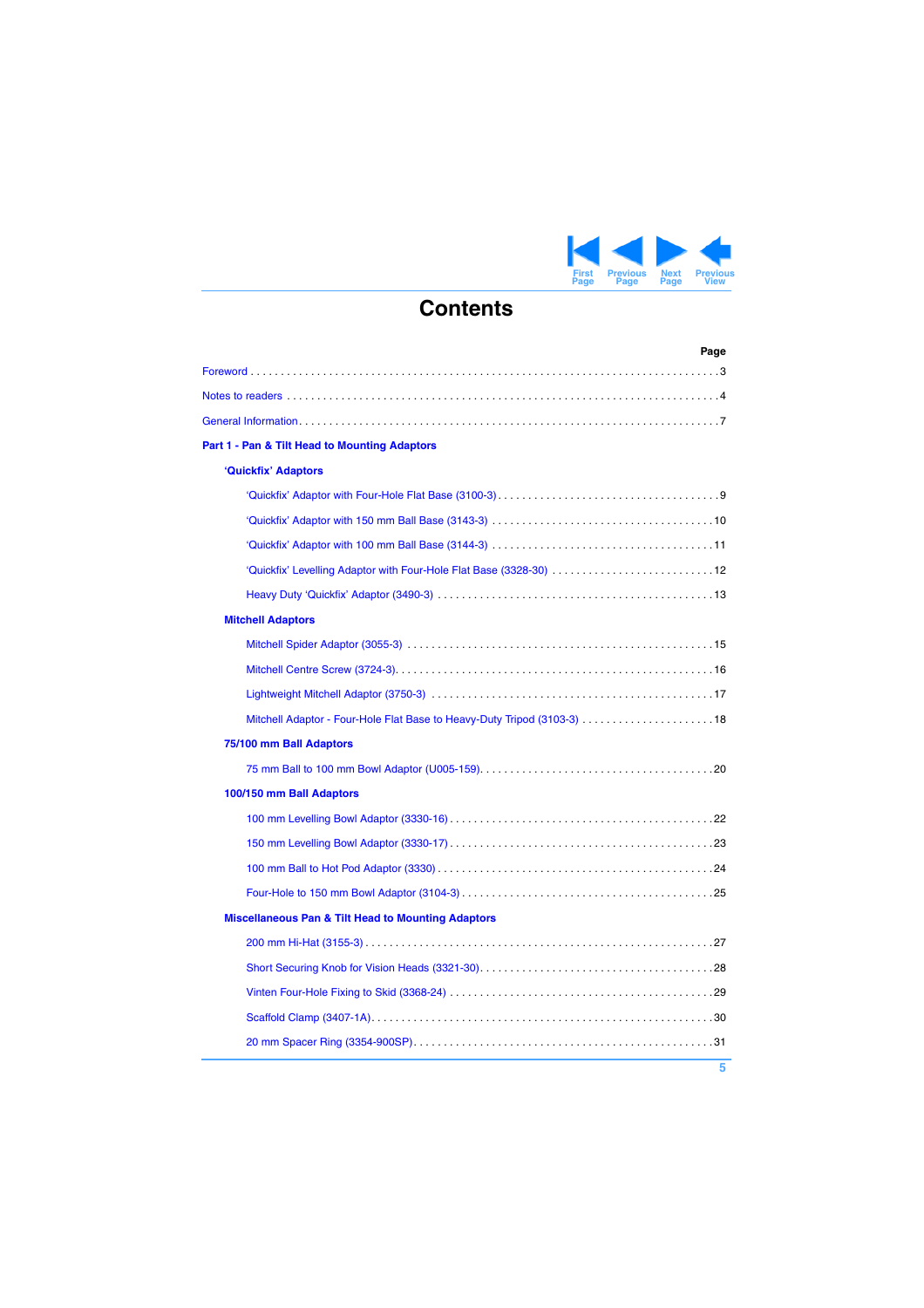

<span id="page-5-0"></span>

|                                                                 | г аче | raye | r ayu | <b>VIC VY</b> |
|-----------------------------------------------------------------|-------|------|-------|---------------|
| Content (Cont)<br>Part 2 - Camera to Pan and Tilt Head Adaptors |       |      |       | Page          |
| <b>Slide Plates</b>                                             |       |      |       |               |
|                                                                 |       |      |       |               |
|                                                                 |       |      |       |               |
|                                                                 |       |      |       |               |
| <b>Wedge Adaptors</b>                                           |       |      |       |               |
|                                                                 |       |      |       |               |
|                                                                 |       |      |       |               |
|                                                                 |       |      |       |               |
|                                                                 |       |      |       |               |
|                                                                 |       |      |       |               |
|                                                                 |       |      |       |               |
| 'Quickfit'® Adaptors                                            |       |      |       |               |
|                                                                 |       |      |       |               |
|                                                                 |       |      |       |               |
|                                                                 |       |      |       |               |
| <b>VHS Adaptors</b>                                             |       |      |       |               |

# [VHS Adaptor \(3330-29\) . . . . . . . . . . . . . . . . . . . . . . . . . . . . . . . . . . . . . . . . . . . . . . . . . . . . . . . . . . 48](#page-47-0)

### **[Part 3 - Miscellaneous Adaptors](#page-48-0)**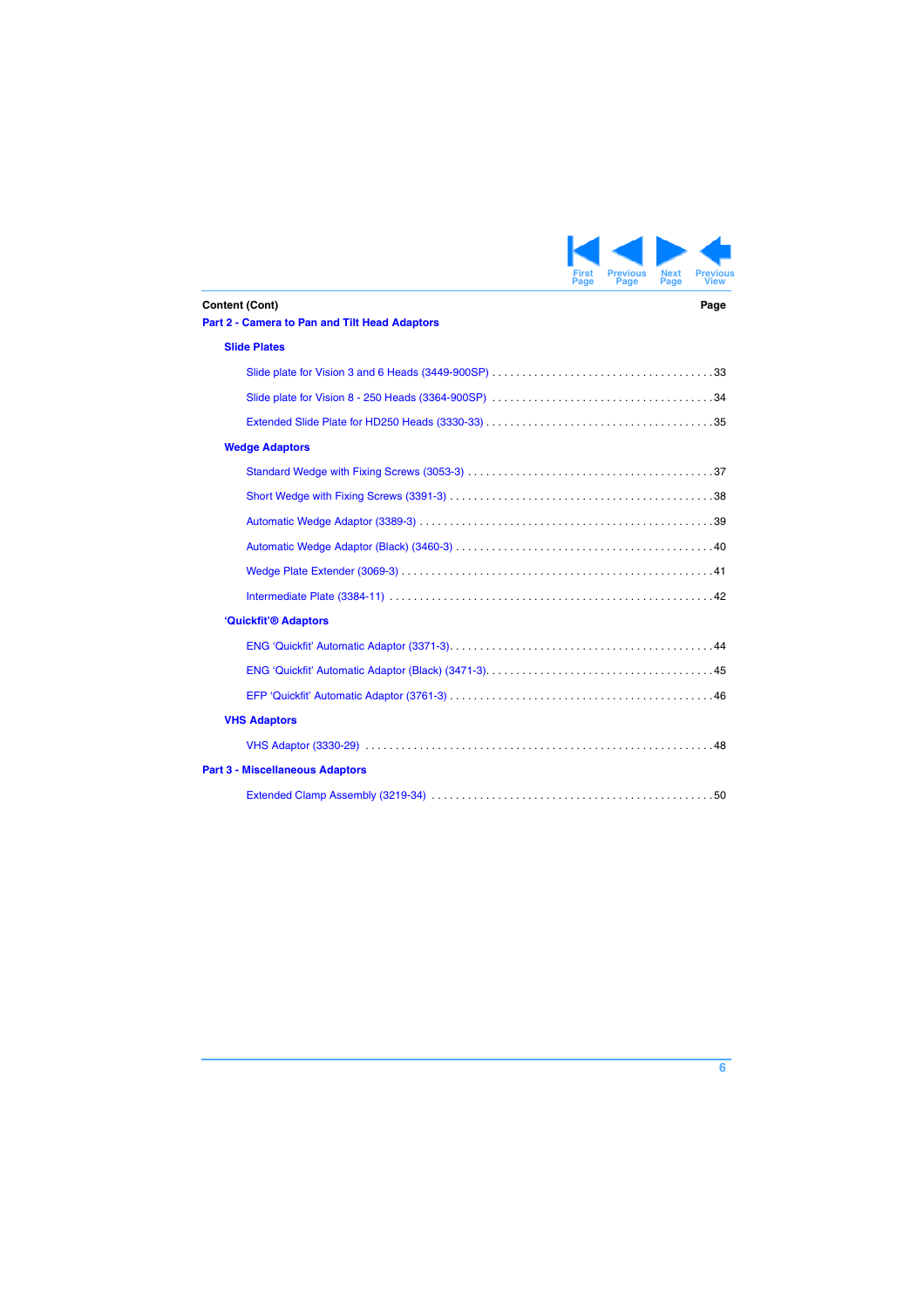<span id="page-6-1"></span>



# **General Information**

<span id="page-6-0"></span>**Vinten® standard four-hole mounting**



<span id="page-6-2"></span>Four holes 3/8 in. BSW (or 11 mm diameter clearance) equi-spaced on 4.375 in. (111.125 mm) pitch circle diameter.

### **Load capacity**

The load capacity of each adaptor is given. Where two or more adaptors are used together, the **LOWEST** load capacity should not be exceeded.



**WARNING!: Regardless of the adaptor(s) used, the payload MUST NOT exceed the load capacity of the mounting.**

### **Quickfix® bases**

Some Vinten pan and tilt heads with flat bases have a built-in 'Quickfix' fitting (see below). Others may be converted by use of an adaptor plate, Part No. 3101-3.

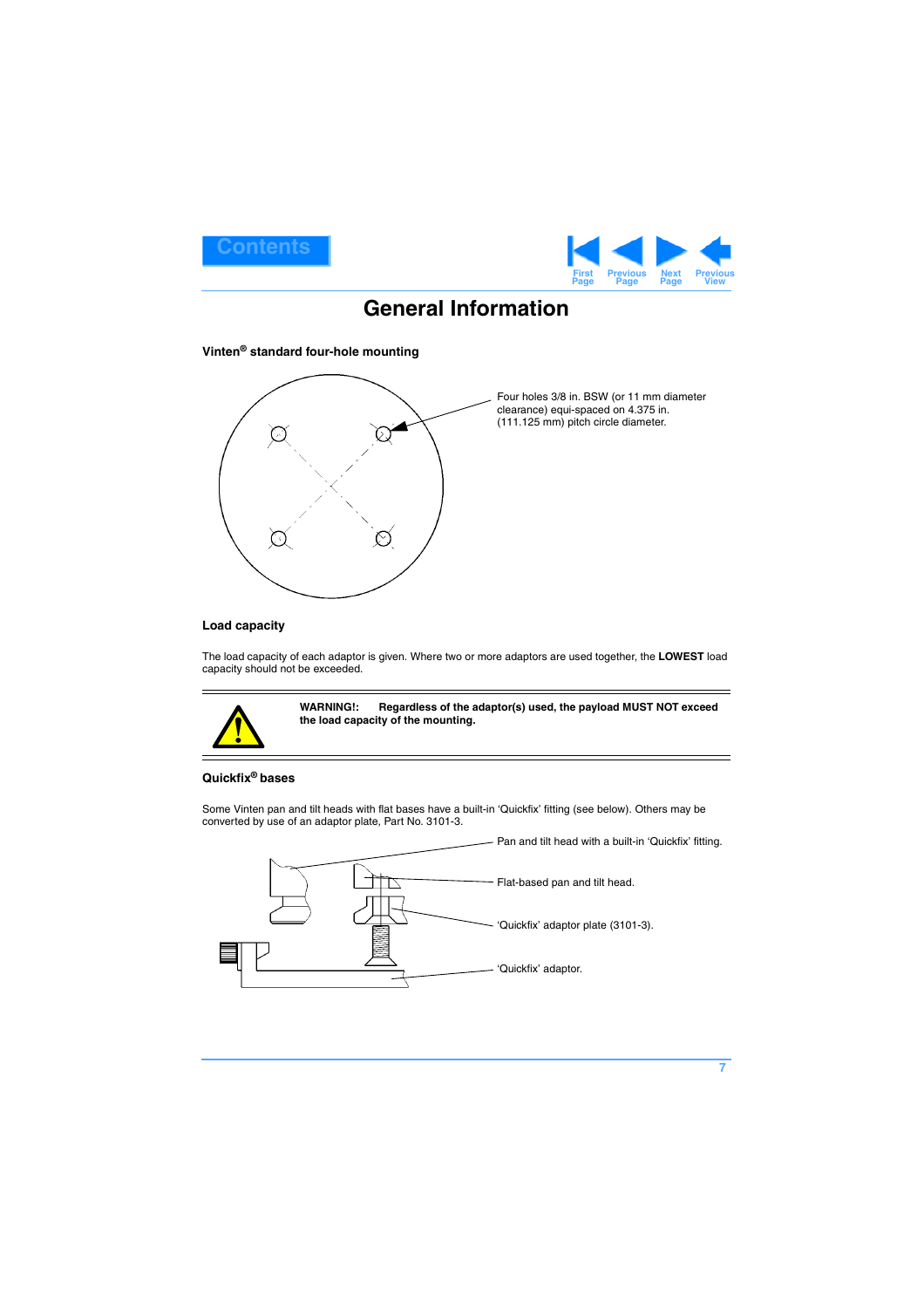<span id="page-7-2"></span>

# <span id="page-7-1"></span><span id="page-7-0"></span>**Part 1 - Pan & Tilt Head to Mounting Adaptors**

# **'Quickfix' Adaptors**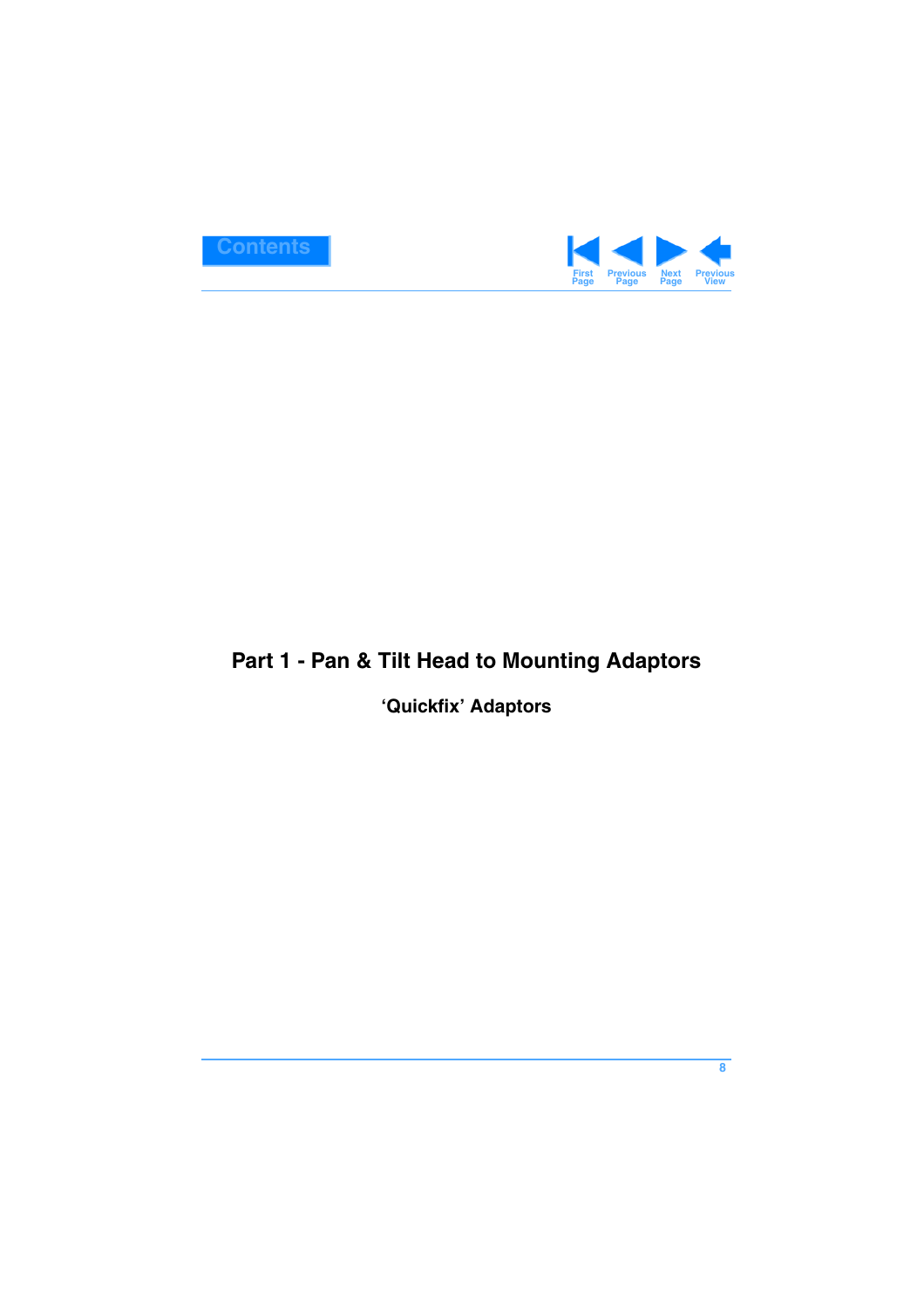

# **'Quickfix' Adaptor with Four-Hole Flat Base (3100-3)**

<span id="page-8-1"></span><span id="page-8-0"></span>This adaptor allows a pan and tilt head with a 'Quickfix' base to be installed on a standard Vinten four-hole mounting.

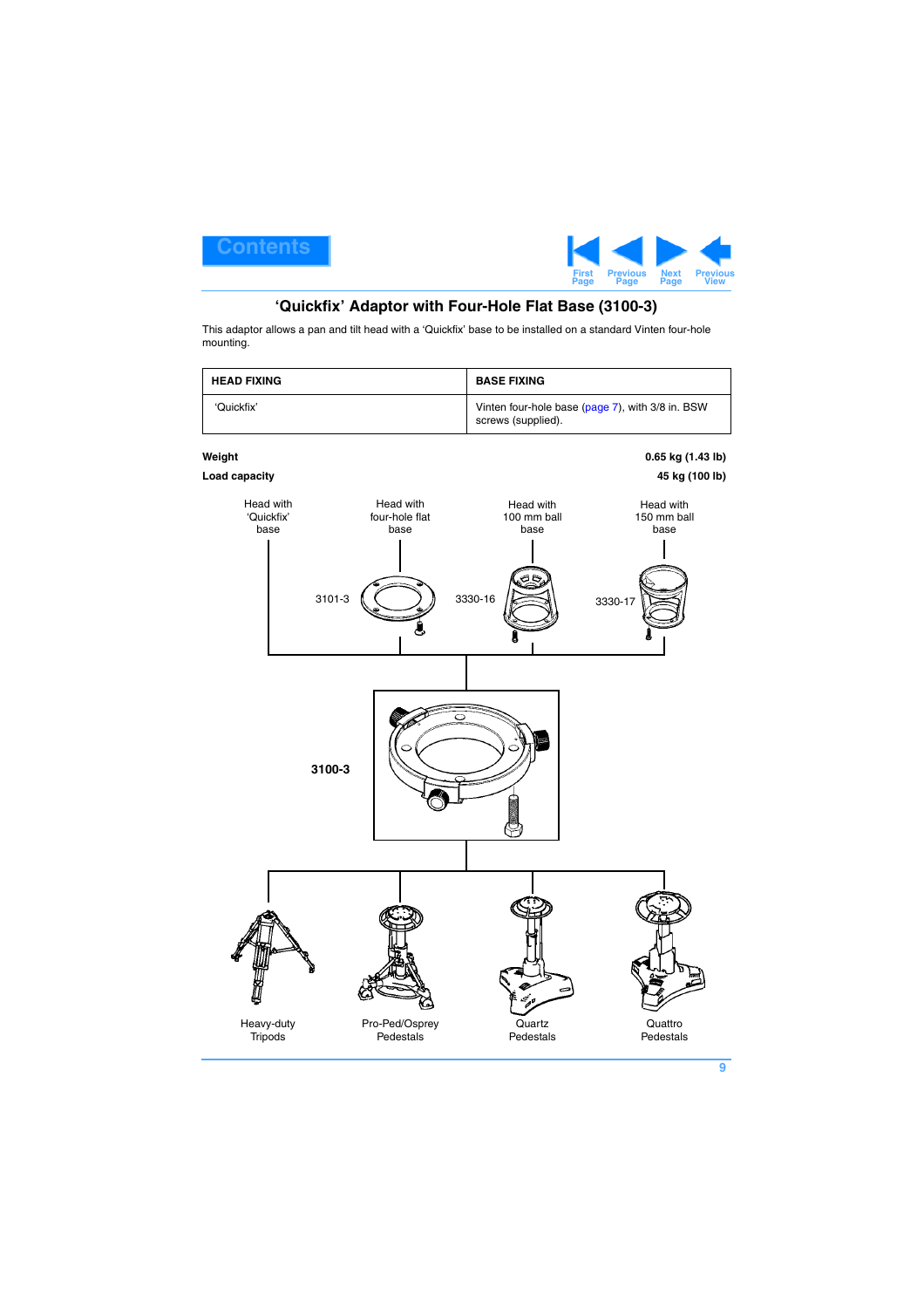

# **'Quickfix' Adaptor with 150 mm Ball Base (3143-3)**

<span id="page-9-1"></span><span id="page-9-0"></span>This adaptor allows a pan and tilt head with a 'Quickfix' base to be installed on a 150 mm bowl mounting.

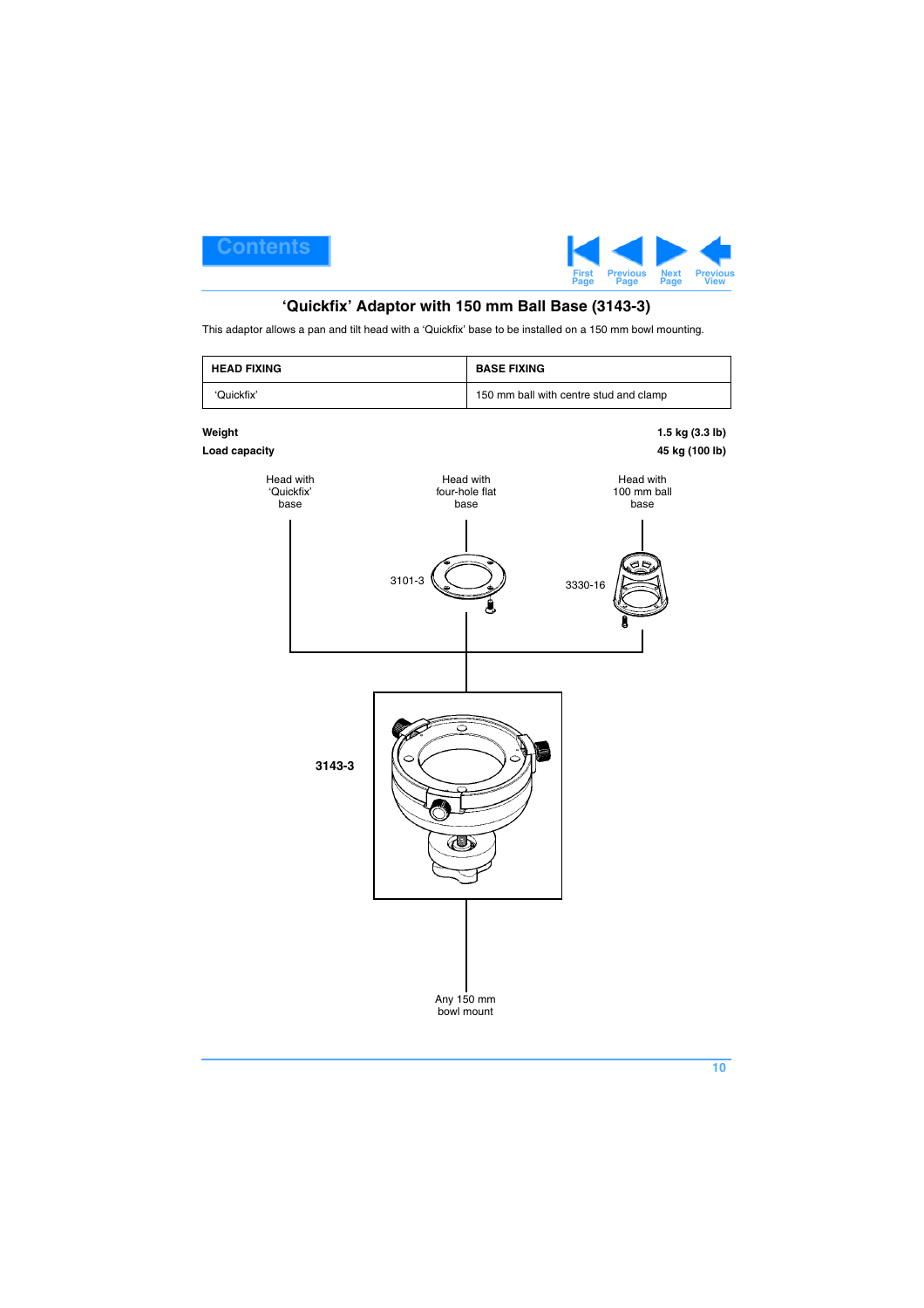

# **'Quickfix' Adaptor with 100 mm Ball Base (3144-3)**

<span id="page-10-1"></span><span id="page-10-0"></span>This adaptor allows a pan and tilt head with a 'Quickfix' base to be installed on a standard Vision 100 mm tripod.

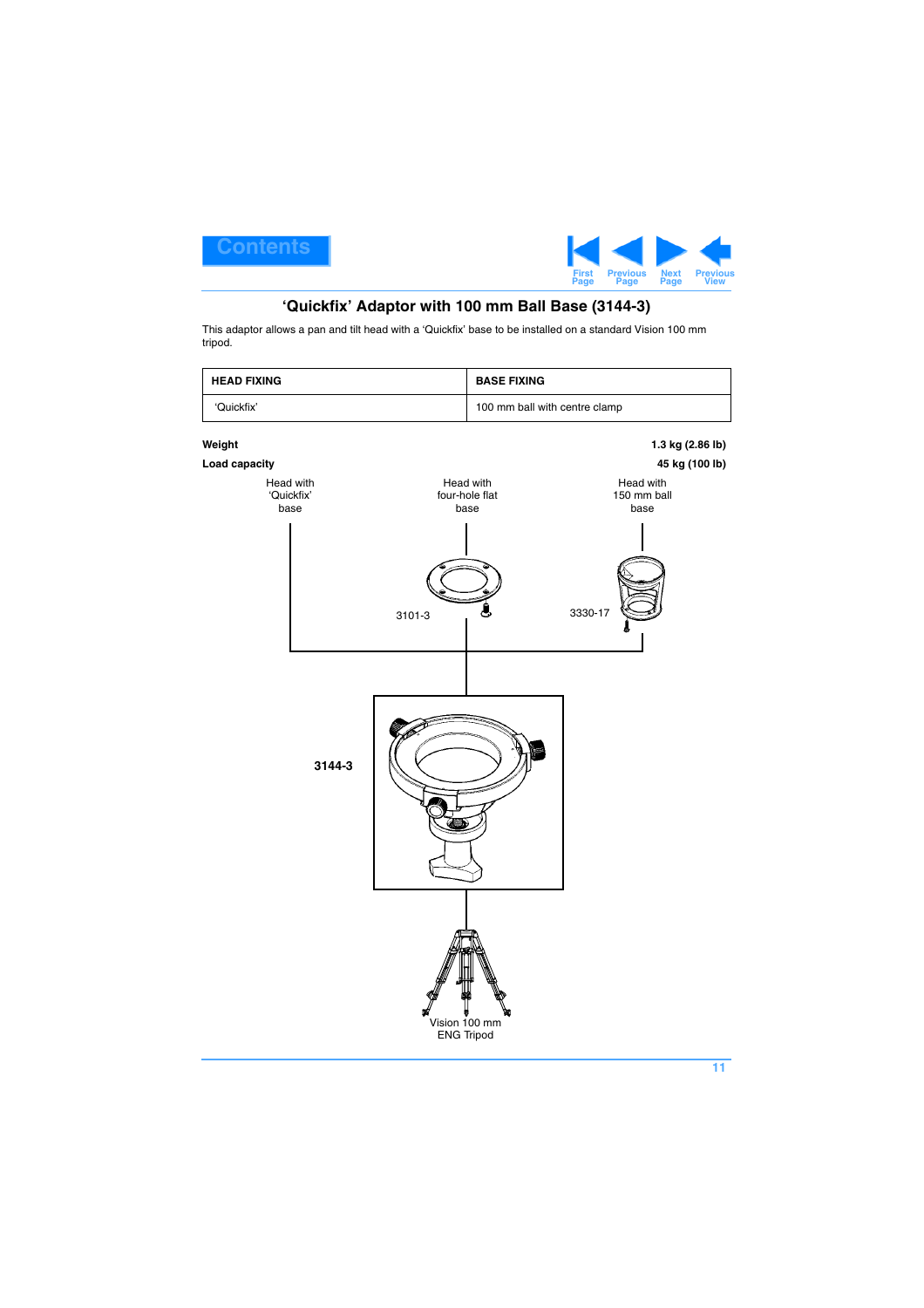

# <span id="page-11-1"></span>**'Quickfix' Levelling Adaptor with Four-Hole Flat Base (3328-30)**

<span id="page-11-0"></span>Primarily designed for use with the Osprey or Pro-Ped Pedestals, this adaptor allows a pan and tilt head with a 'Quickfix' base to be installed on a standard Vinten four-hole base. The clamp and spherical bearing allow the head to be levelled or set at an angle.

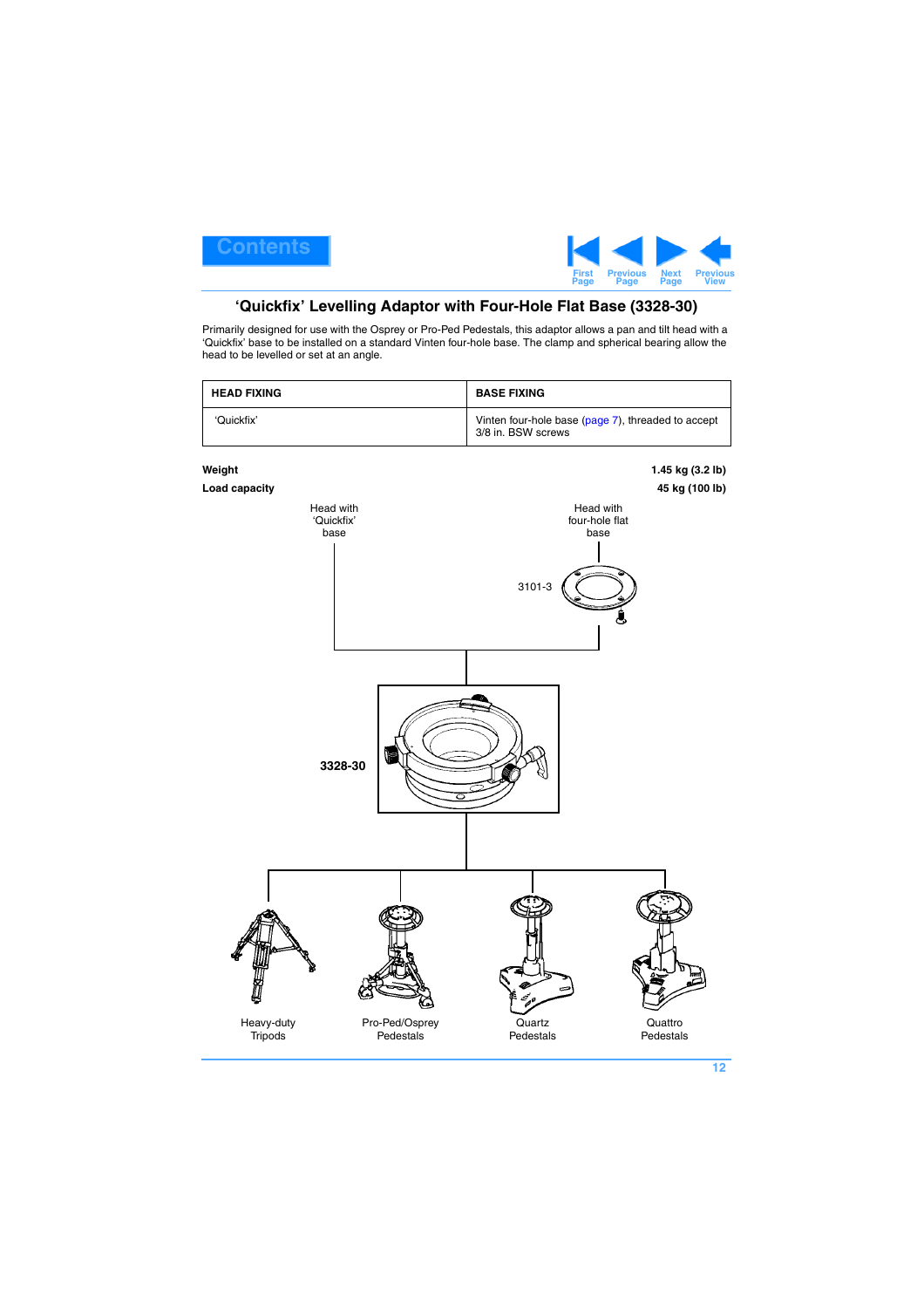

# **Heavy Duty 'Quickfix' Adaptor (3490-3)**

<span id="page-12-1"></span><span id="page-12-0"></span>This adaptor, with single lever operation for head mounting, allows a pan and tilt head with a 'Quickfix' base to be installed on a standard Vinten four-hole mounting.

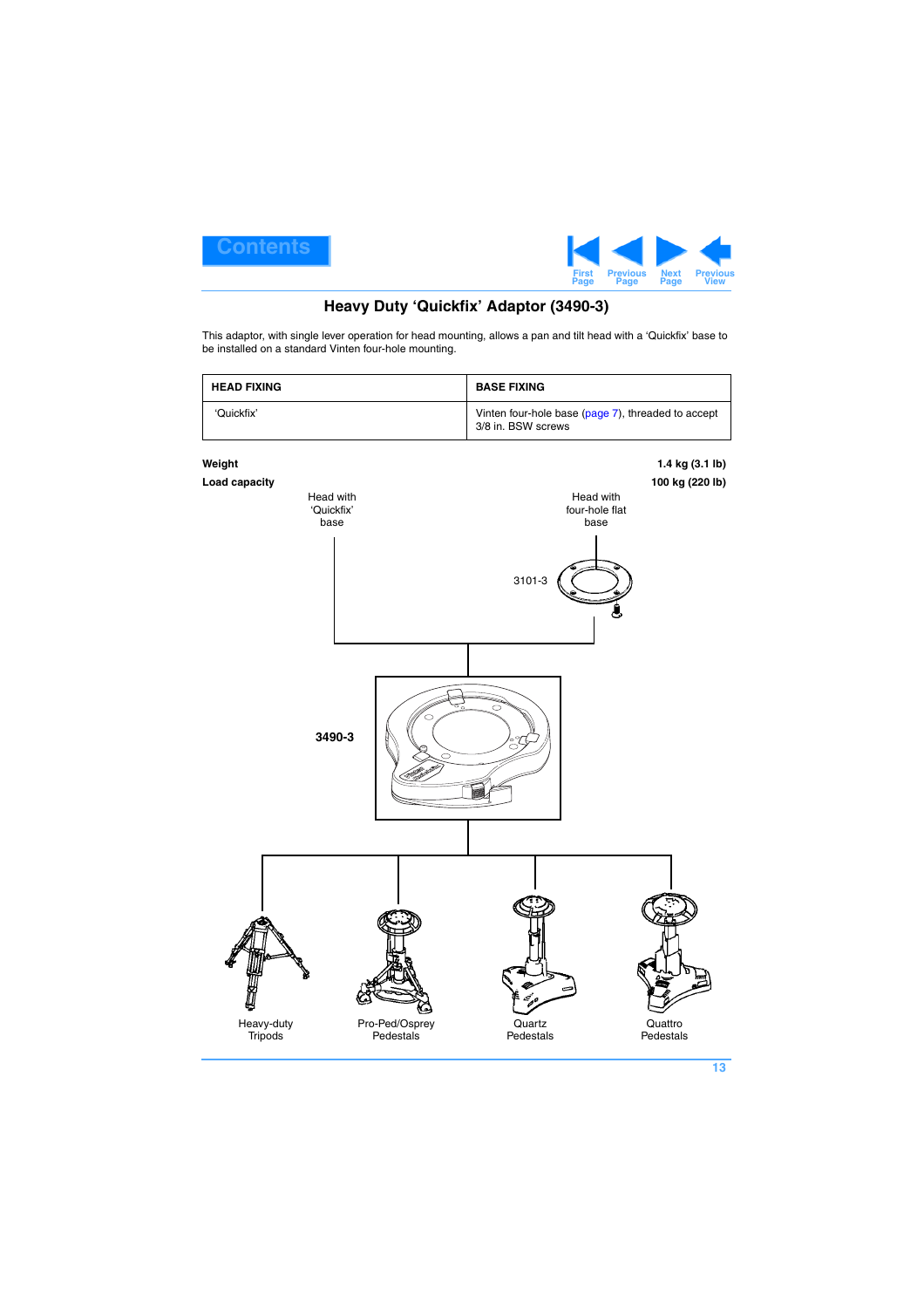<span id="page-13-1"></span>

<span id="page-13-0"></span>**Mitchell Adaptors**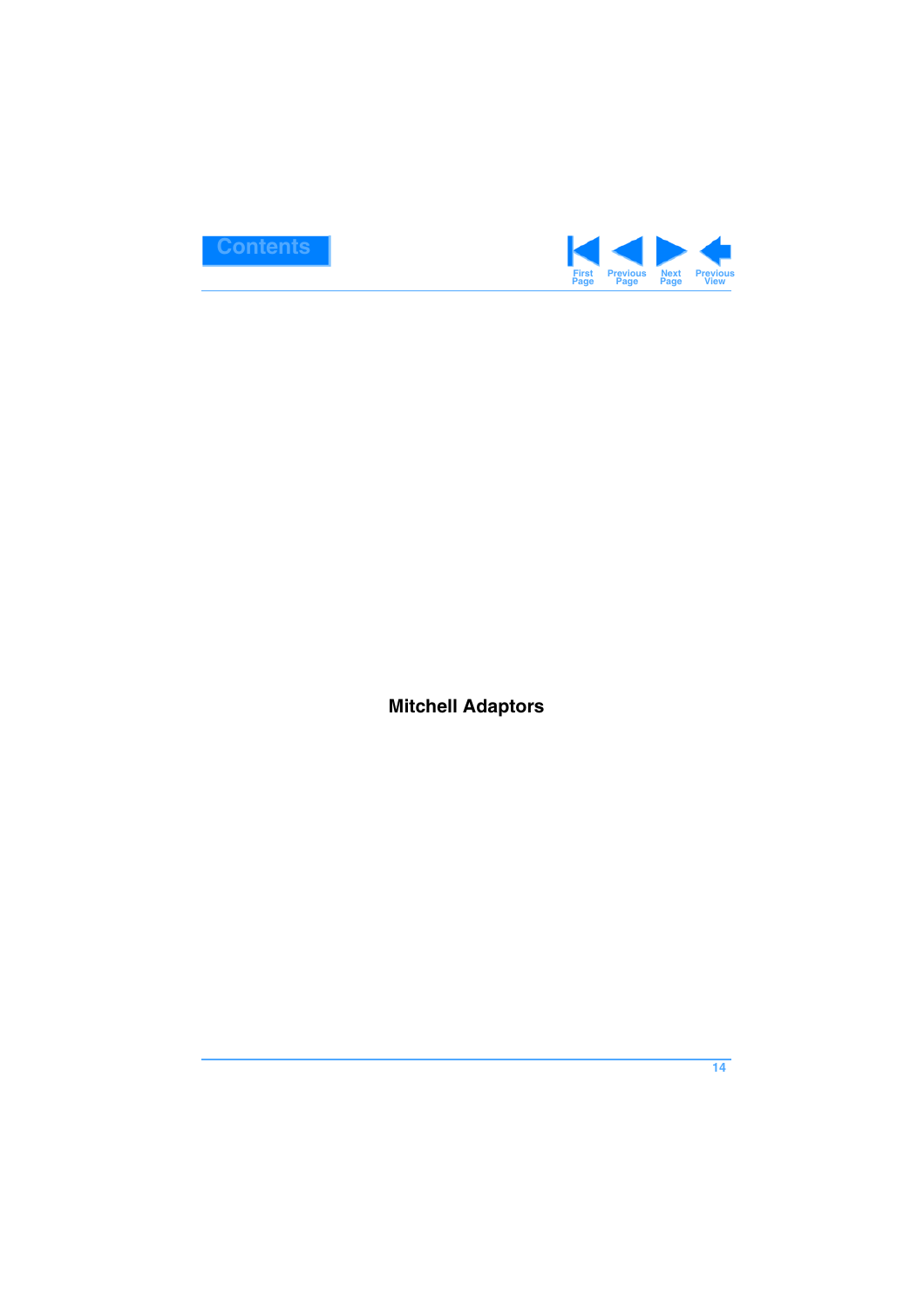<span id="page-14-1"></span>



# **Mitchell Spider Adaptor (3055-3)**

<span id="page-14-0"></span>This adaptor allows a pan and tilt head with a Mitchell centre screw to be installed on a standard Vinten fourhole base. Also available in black (3055-3B)

| <b>HEAD FIXING</b>    | <b>BASE FIXING</b>                                                     |
|-----------------------|------------------------------------------------------------------------|
| Mitchell centre screw | Vinten four-hole base (page 7), with 3/8 in. BSW<br>screws (supplied). |

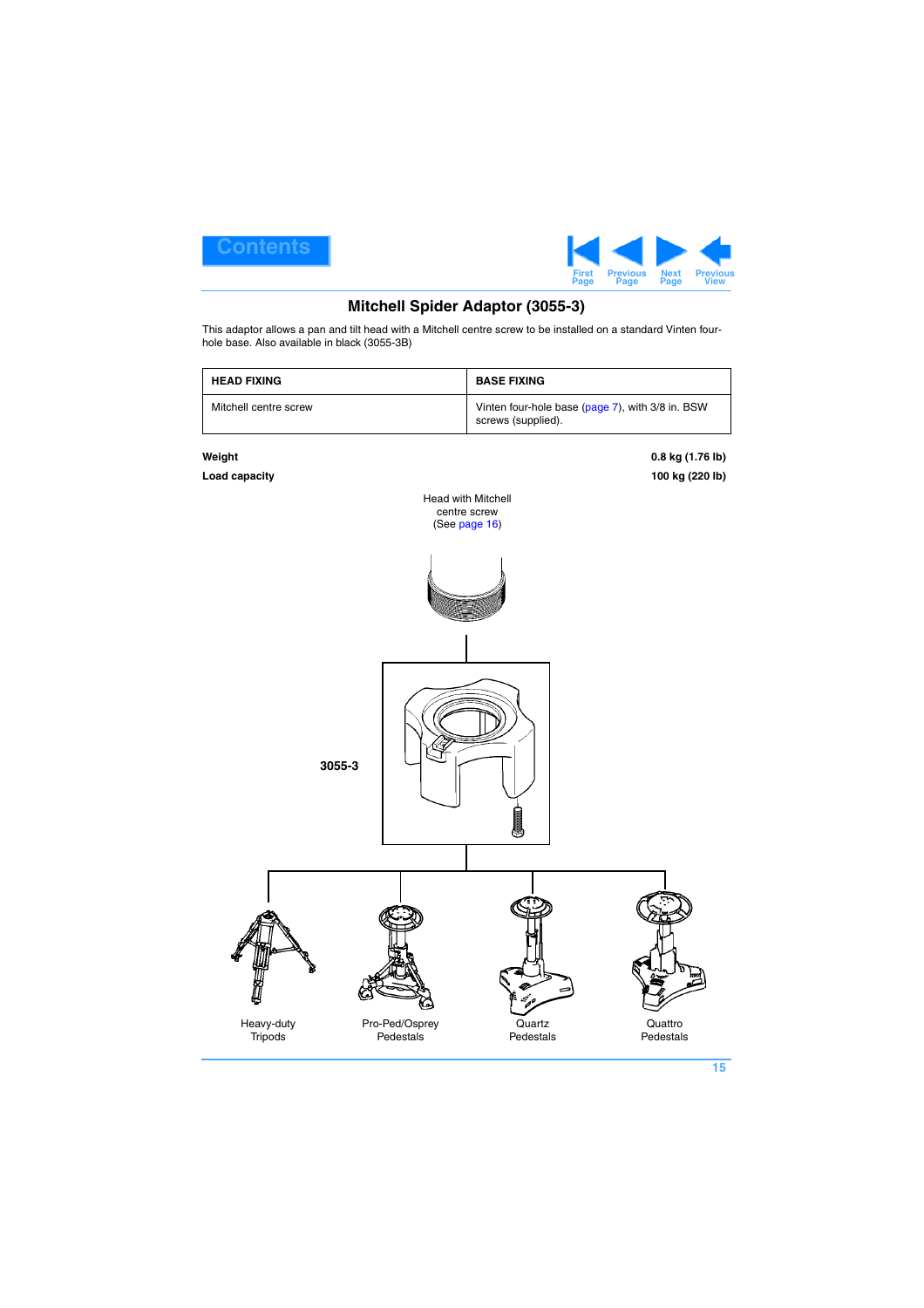<span id="page-15-1"></span>



# **Mitchell Centre Screw (3724-3)**

<span id="page-15-0"></span>This adaptor allows a Mk 5 or Vector pan and tilt head to be mounted on a Mitchell base. The adaptor comprises a spider, wingnut and key, together with fixing hardware.

| <b>HEAD FIXING</b>                                                                        | <b>BASE FIXING</b> |
|-------------------------------------------------------------------------------------------|--------------------|
| Vinten four-hole base (page 7), with 3/8 in. BSW<br>screws (supplied), plus Mitchell key. | Mitchell           |

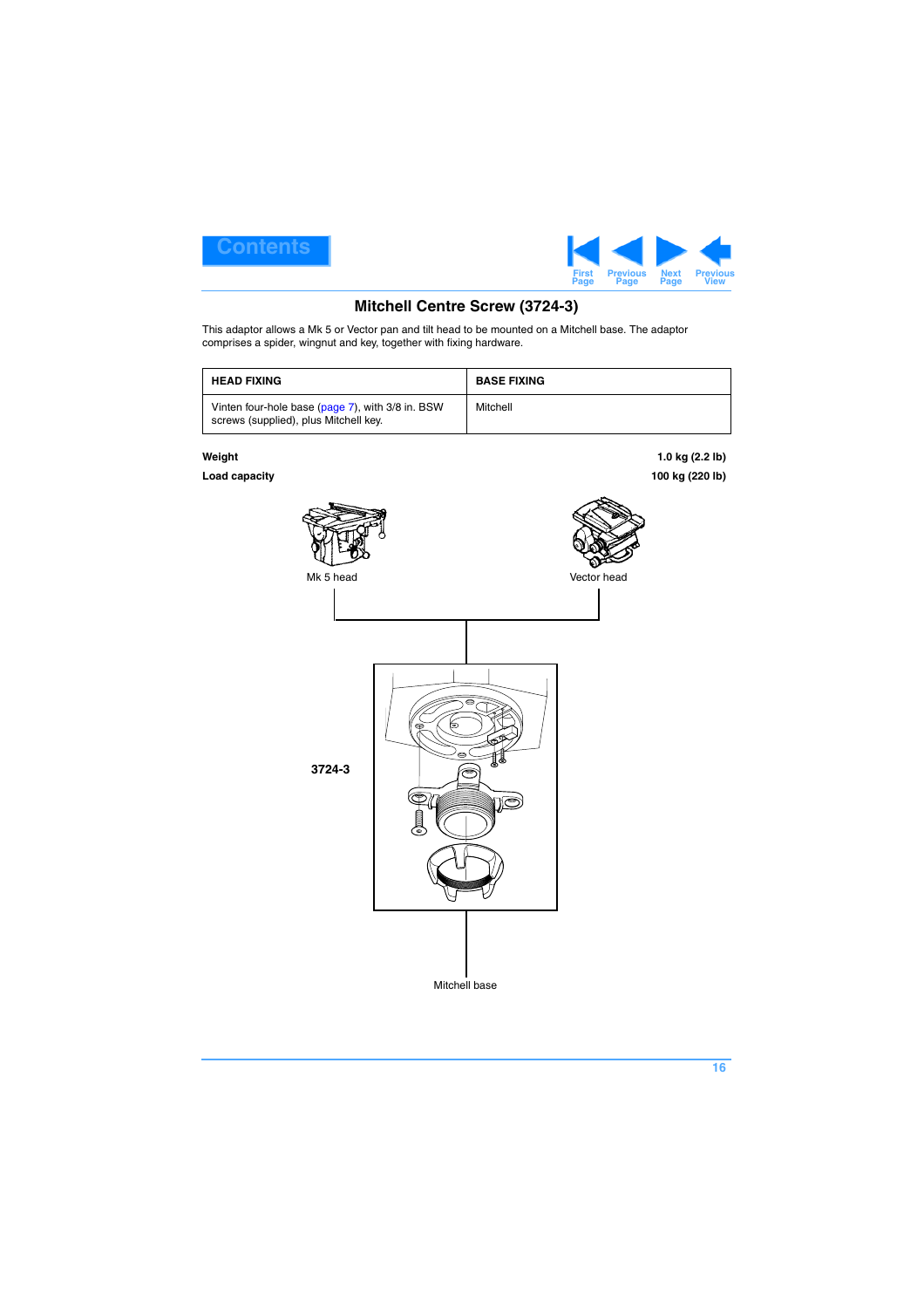<span id="page-16-1"></span>



# **Lightweight Mitchell Adaptor (3750-3)**

<span id="page-16-0"></span>This adaptor allows pan and tilt head with a standard Vinten four-hole base to be mounted on a Mitchell base. The adaptor comprises a Mitchell adaptor, wingnut and key.

| <b>HEAD FIXING</b>                                                        | <b>BASE FIXING</b> |
|---------------------------------------------------------------------------|--------------------|
| Vinten four-hole base (page 7), with 3/8 in. BSW<br>screws (not supplied) | Mitchell           |

**Weight 1.0 kg (2.2 lb) Load capacity 100 kg (220 lb)**



**17**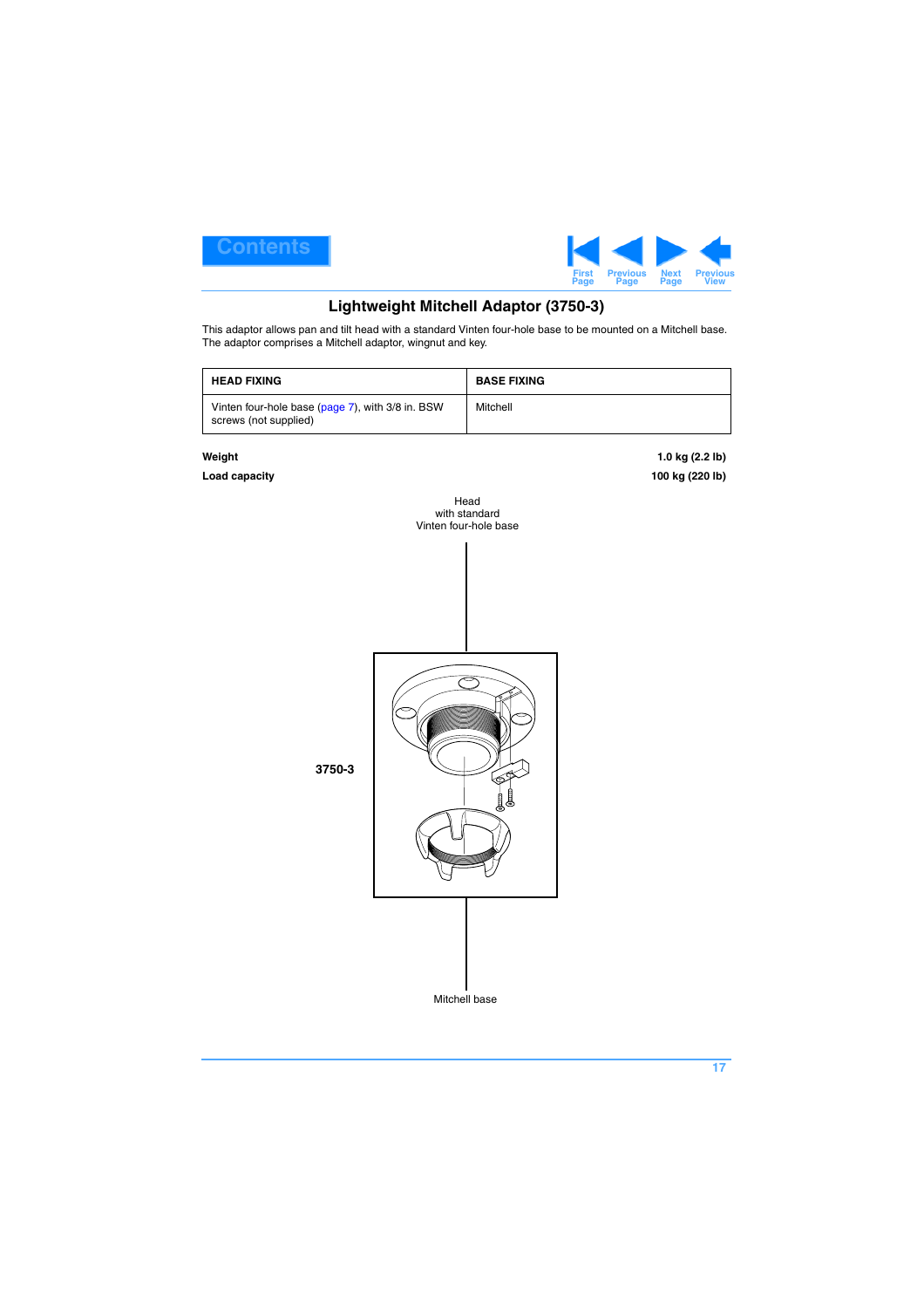

## <span id="page-17-1"></span><span id="page-17-0"></span>**Mitchell Adaptor - Four-Hole Flat Base to Heavy-Duty Tripod (3103-3)**

This adaptor allows a four-hole flat-base pan and tilt head to be installed on a heavy-duty tripod with a Mitchell fixing.

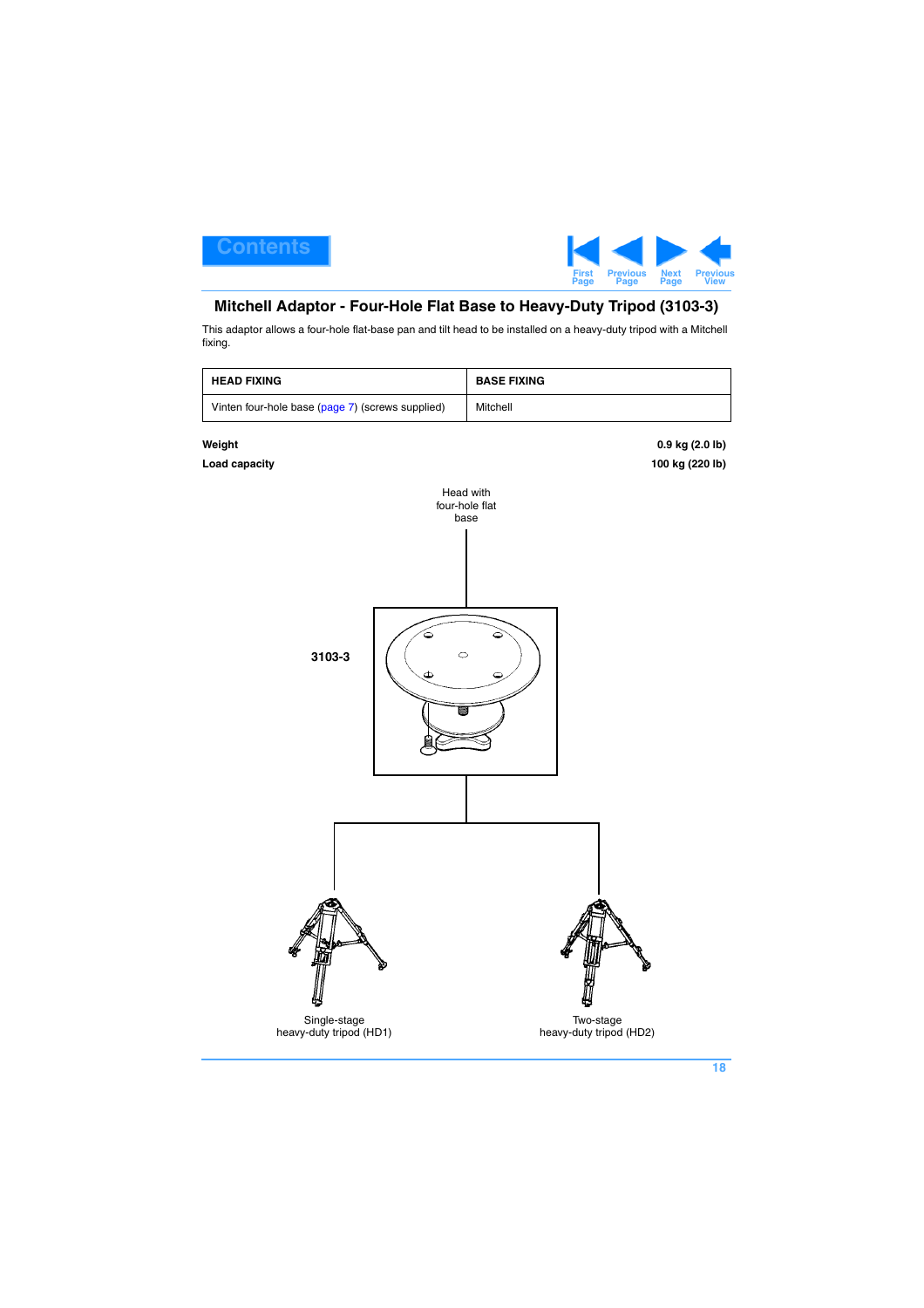<span id="page-18-1"></span>

<span id="page-18-0"></span>**75/100 mm Ball Adaptors**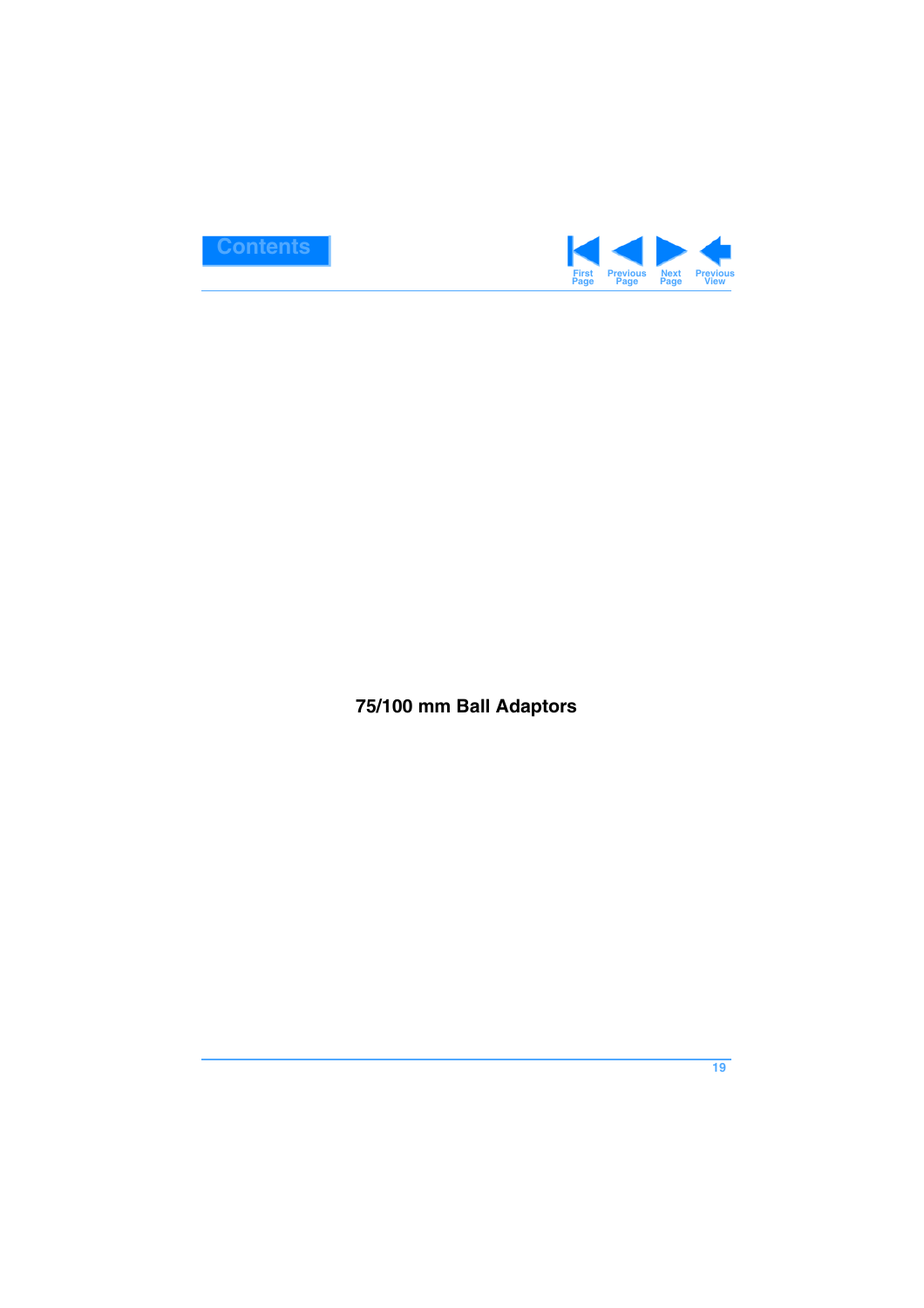

# **75 mm Ball to 100 mm Bowl Adaptor (U005-159)**

<span id="page-19-1"></span><span id="page-19-0"></span>This adaptor allows a pan and tilt head with a 75 mm ball base, such as a Vision 6, to be installed on a tripod with a 100mm bowl.

| <b>HEAD FIXING</b> | <b>BASE FIXING</b> |
|--------------------|--------------------|
| 75 mm ball         | 100 mm bowl        |

**Weight 0.14 kg (0.3 lb) Load capacity 20 kg (44 lb)**



bowl mount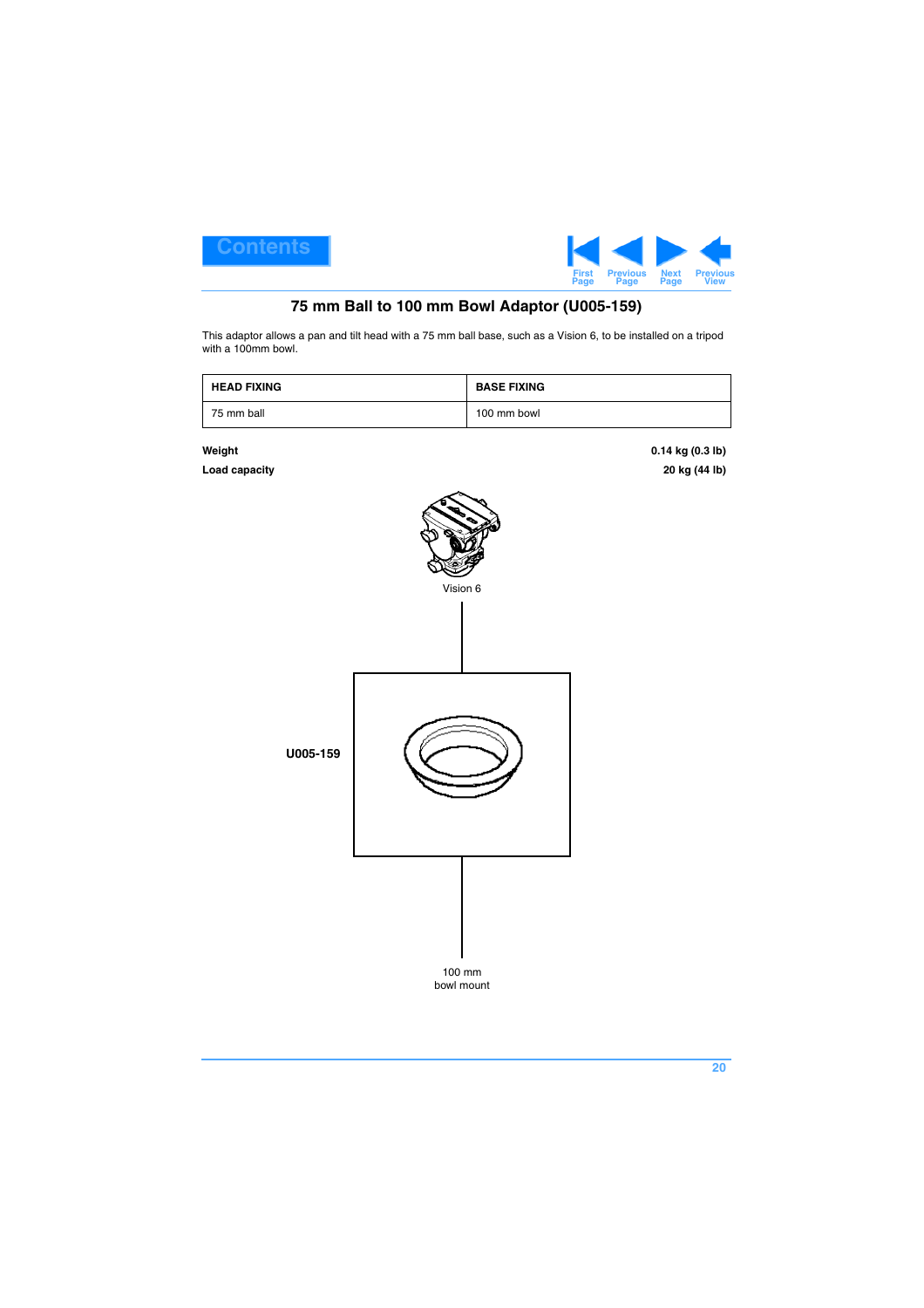<span id="page-20-1"></span>

<span id="page-20-0"></span>**100/150 mm Ball Adaptors**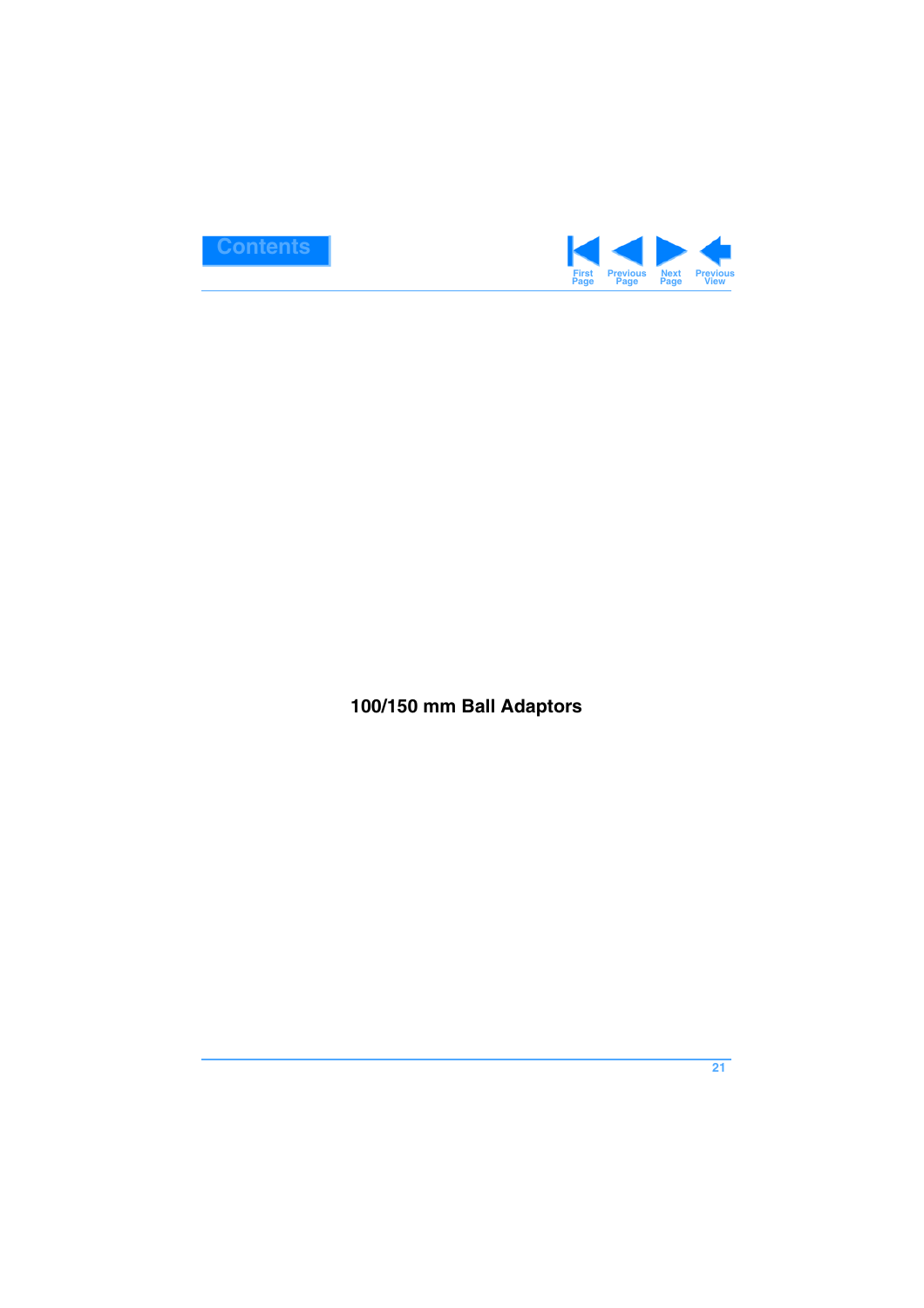

# **100 mm Levelling Bowl Adaptor (3330-16)**

<span id="page-21-1"></span><span id="page-21-0"></span>This adaptor allows a pan and tilt head with a 100 mm ball base to be installed on a standard Vinten four-hole base. It may also be secured using a 'Quickfix' adaptor.

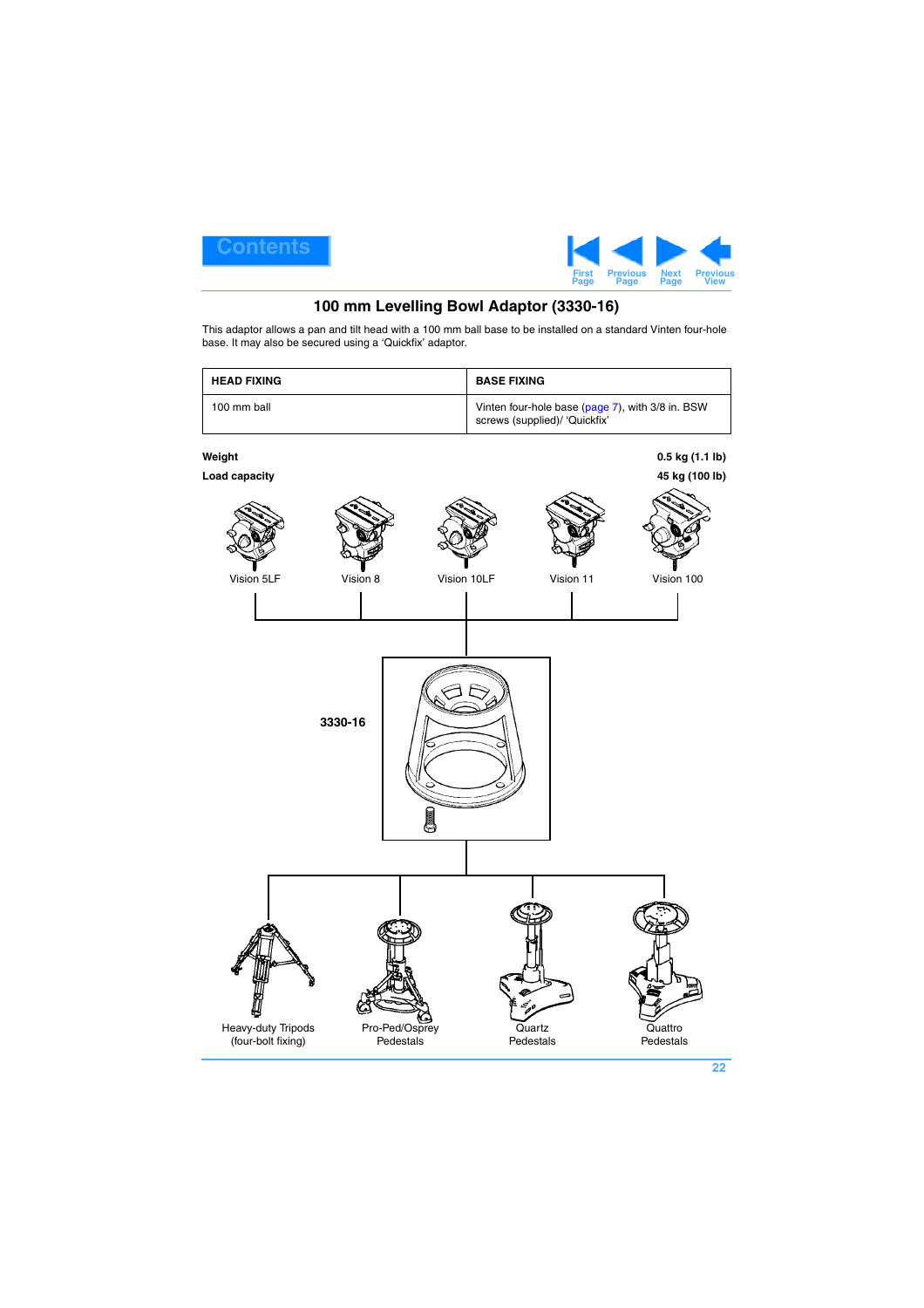

# **150 mm Levelling Bowl Adaptor (3330-17)**

<span id="page-22-1"></span><span id="page-22-0"></span>This adaptor allows a pan and tilt head with a 150 mm ball base to be installed on a standard Vinten four-hole base. It may also be secured using a 'Quickfix' adaptor.

| <b>HEAD FIXING</b> | <b>BASE FIXING</b>                                                                |
|--------------------|-----------------------------------------------------------------------------------|
| 150 mm ball        | Vinten four-hole base (page 7), with 3/8 in. BSW<br>screws (supplied)/ 'Quickfix' |

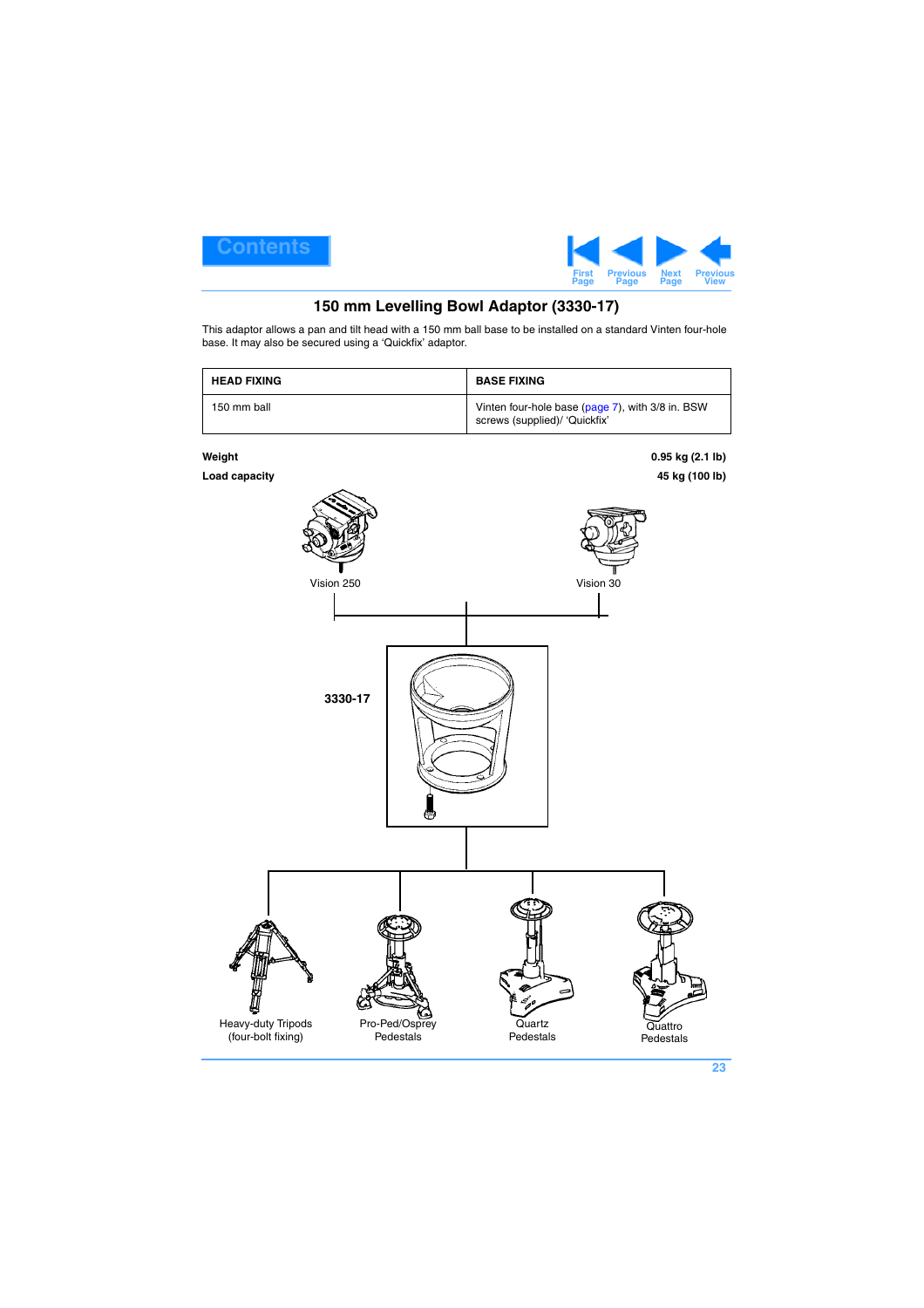

# **100 mm Ball to Hot Pod Adaptor (3330)**

<span id="page-23-1"></span><span id="page-23-0"></span>This range of adaptors allows a Vinten pan and tilt head with 100 mm ball mounting to be installed in a Satchler Hot Pod.

It will be necessary to replace the existing fixing stud with that supplied in the kit. In some cases the stud carrier may have to be replaced.

#### **NOTE: Please contact Vinten Broadcast Ltd or your local distributor for advice on installing this adaptor.**

| <b>HEAD FIXING</b> | <b>BASE FIXING</b> |
|--------------------|--------------------|
| 100 mm ball        | Satchler Hot Pod   |

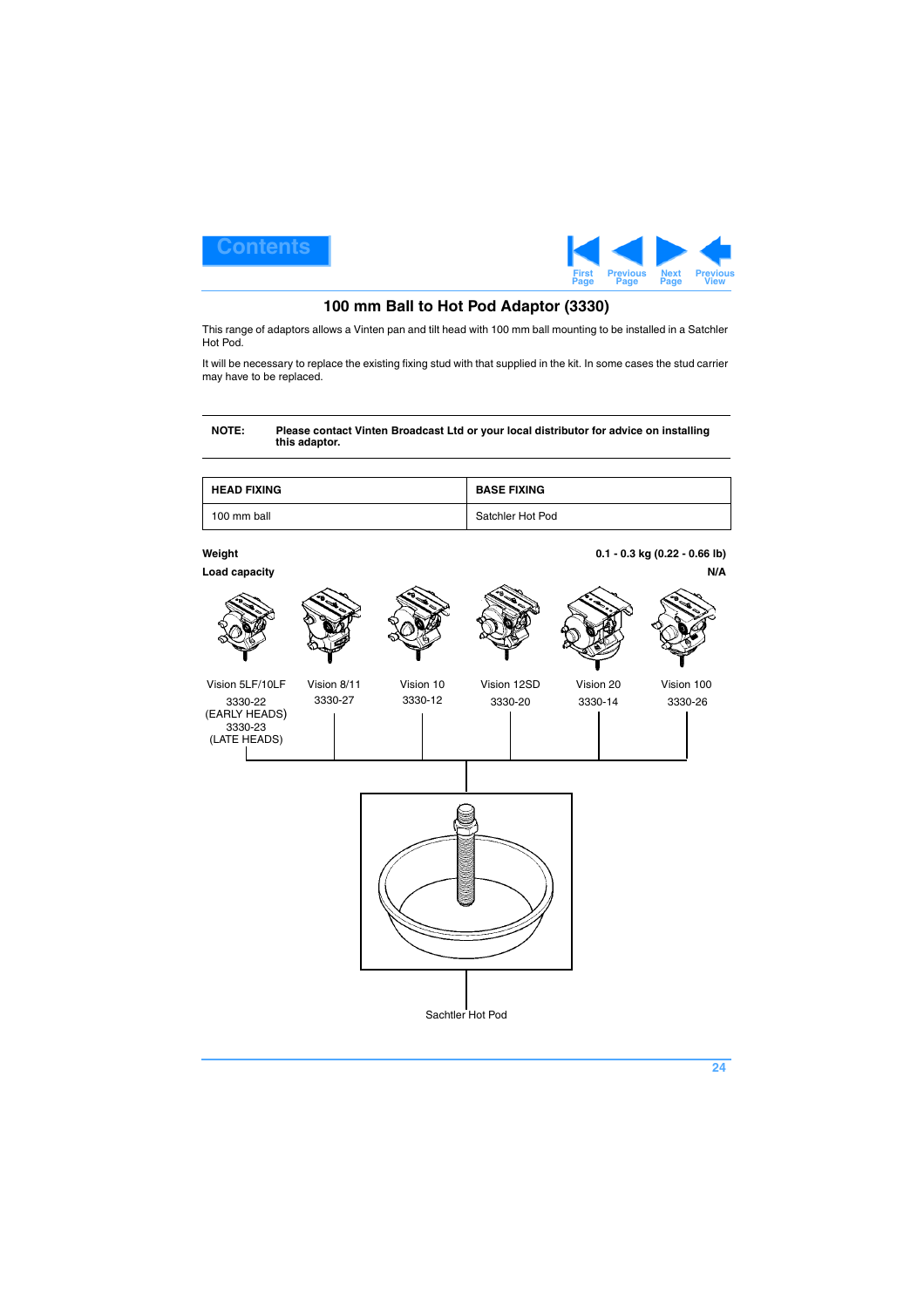

# **Four-Hole to 150 mm Bowl Adaptor (3104-3)**

<span id="page-24-1"></span><span id="page-24-0"></span>This adaptor allows a pan and tilt head with a standard Vinten four-hole base to be installed on a 150 mm bowl. Using a 100 mm levelling bowl [\(page 22](#page-21-0)), a pan and tilt head with a 100 mm ball may be mounted on a 150 mm bowl.

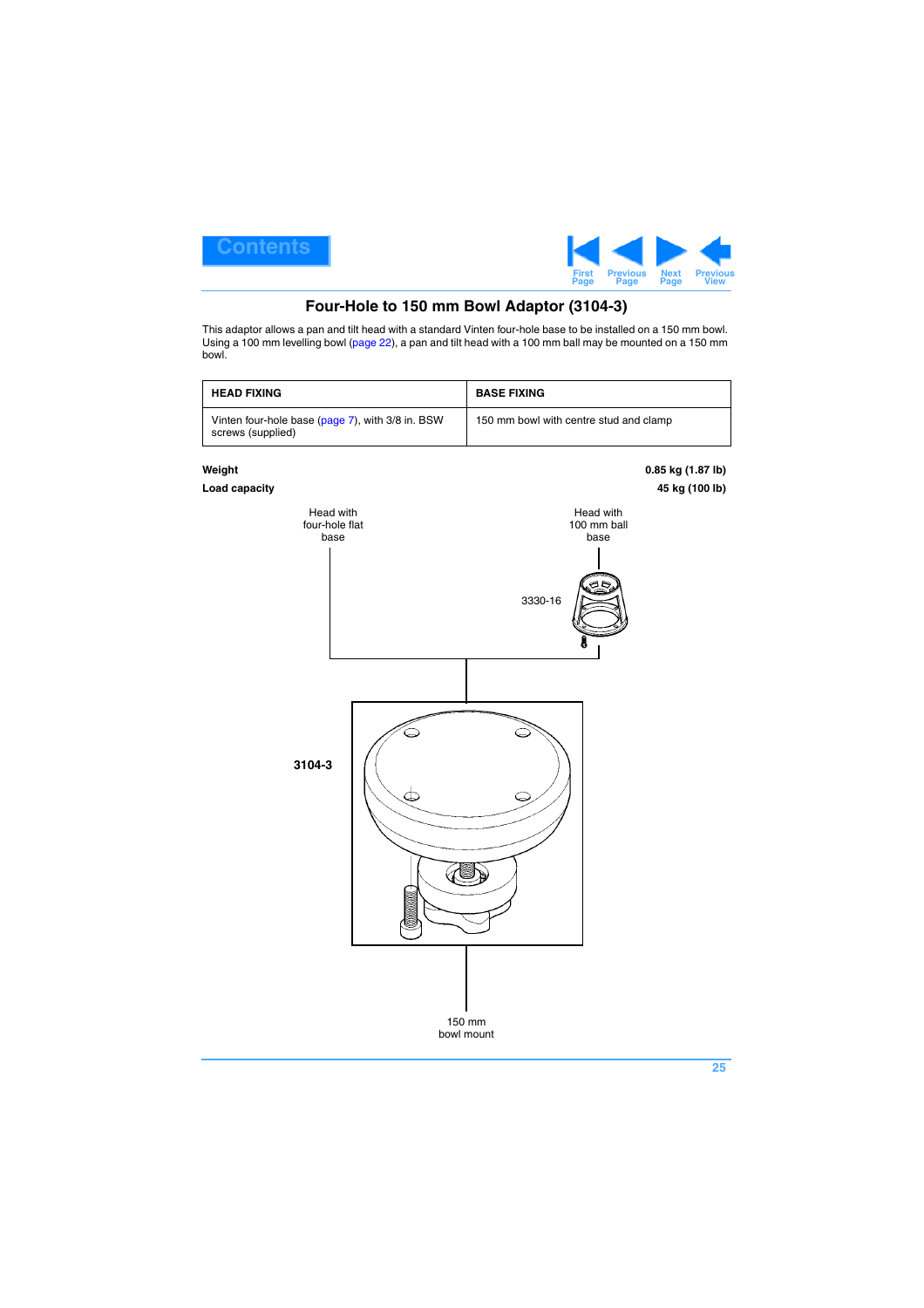<span id="page-25-1"></span>

# <span id="page-25-0"></span>**Miscellaneous Pan & Tilt Head to Mounting Adaptors**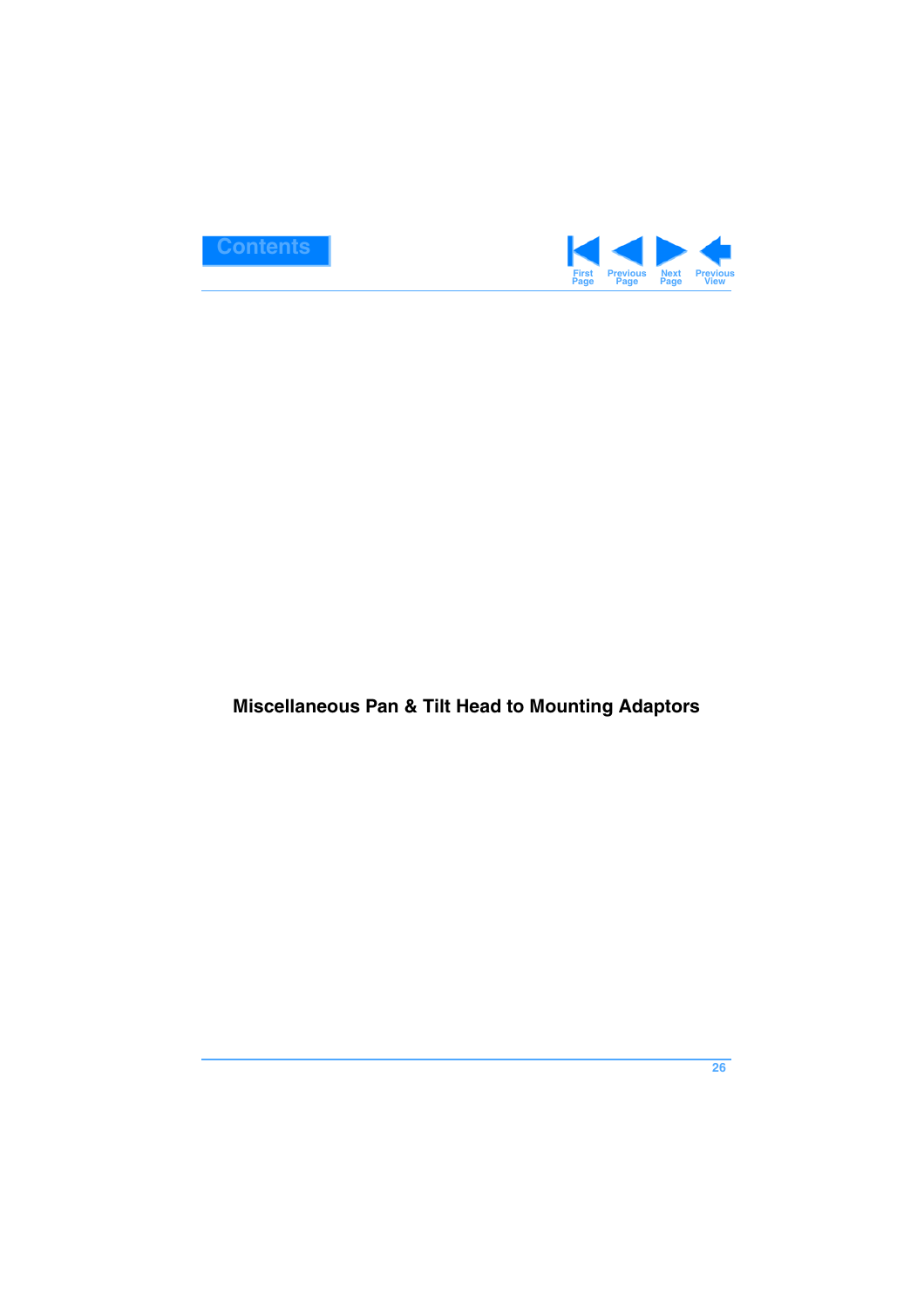

# **200 mm Hi-Hat (3155-3)**

<span id="page-26-1"></span><span id="page-26-0"></span>This adaptor provides a 200 mm (7.9 in.) height extension for any tripod or pedestal with a standard four-hole fixing.

| <b>HEAD FIXING</b>              | <b>BASE FIXING</b>                                                     |
|---------------------------------|------------------------------------------------------------------------|
| Vinten four-hole base (page 7). | Vinten four-hole base (page 7), with 3/8 in. BSW<br>screws (supplied). |

#### **Load capacity 150 kg (330 lb)**

**Weight 2.0 kg (4.4 lb)**



**WARNING!: The use of more than one 200 mm adaptor will reduce pedestal payload and stability, and is not recommended.**

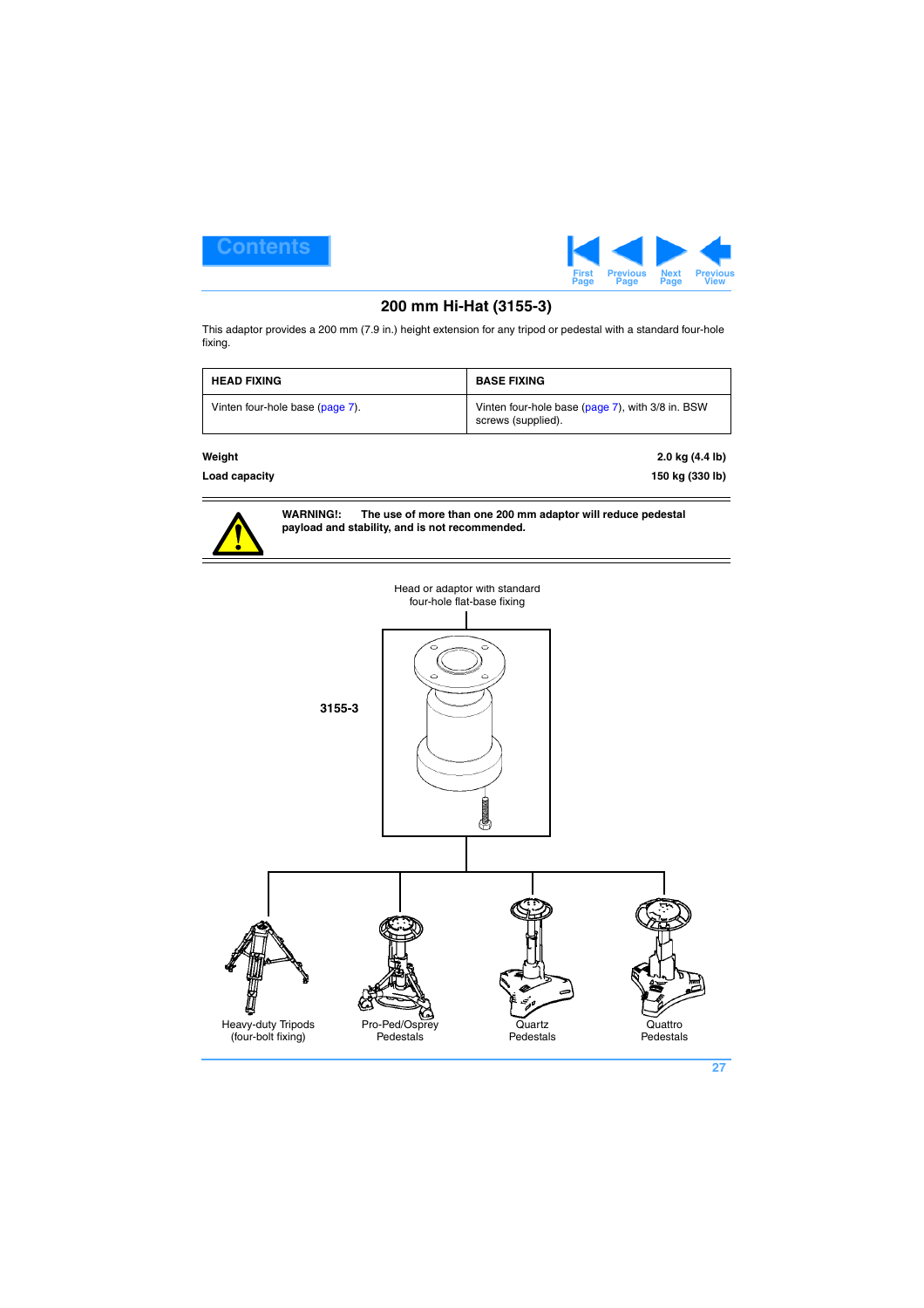

# **Short Securing Knob for Vision Heads (3321-30)**

<span id="page-27-1"></span><span id="page-27-0"></span>This knob is designed for use on tripods or other bowl bases where space below the bowl is restricted.

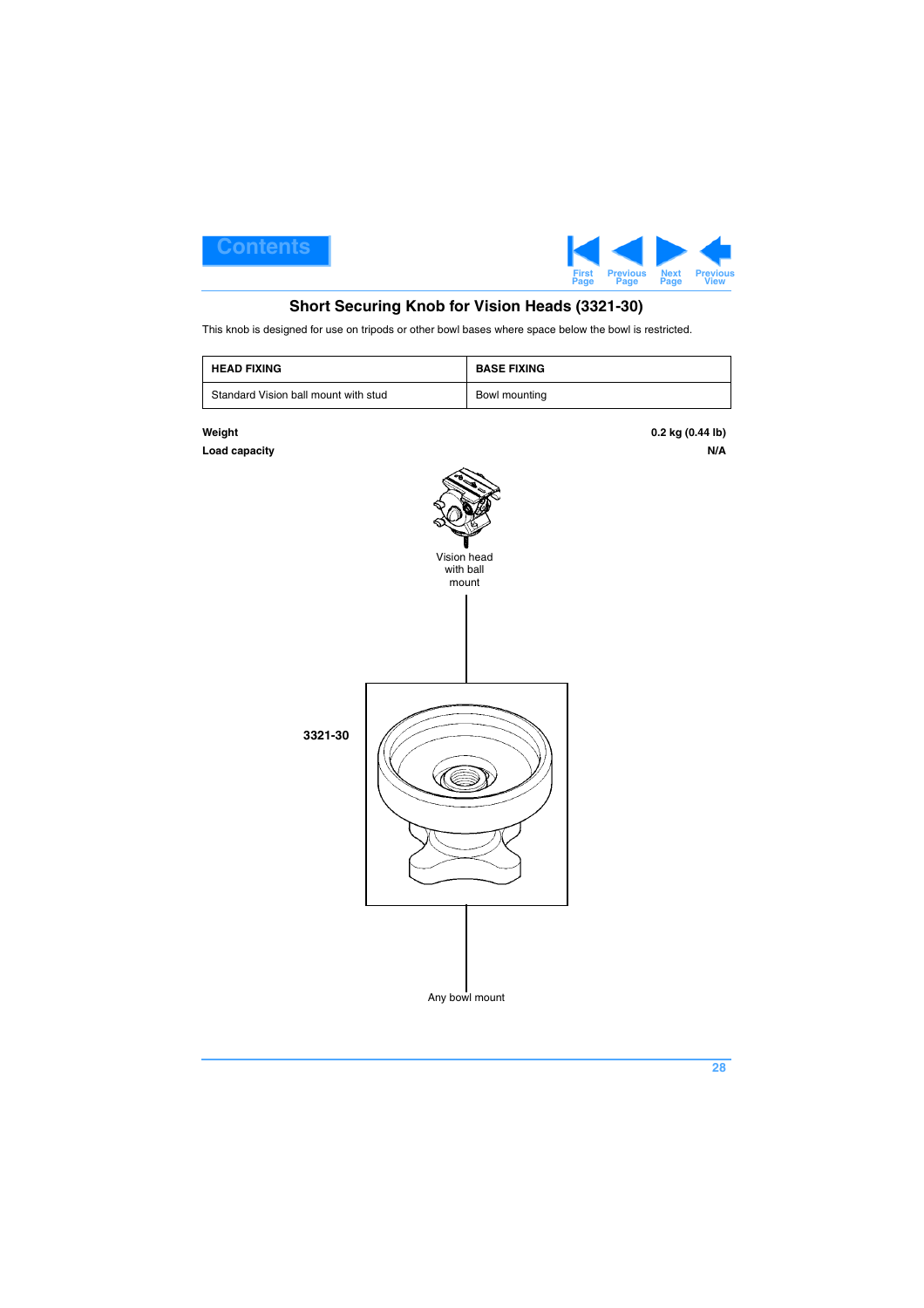

# **Vinten Four-Hole Fixing to Skid (3368-24)**

<span id="page-28-1"></span><span id="page-28-0"></span>This adaptor allows a pan and tilt head with a standard four-hole fixing to be installed on a Vinten skid.

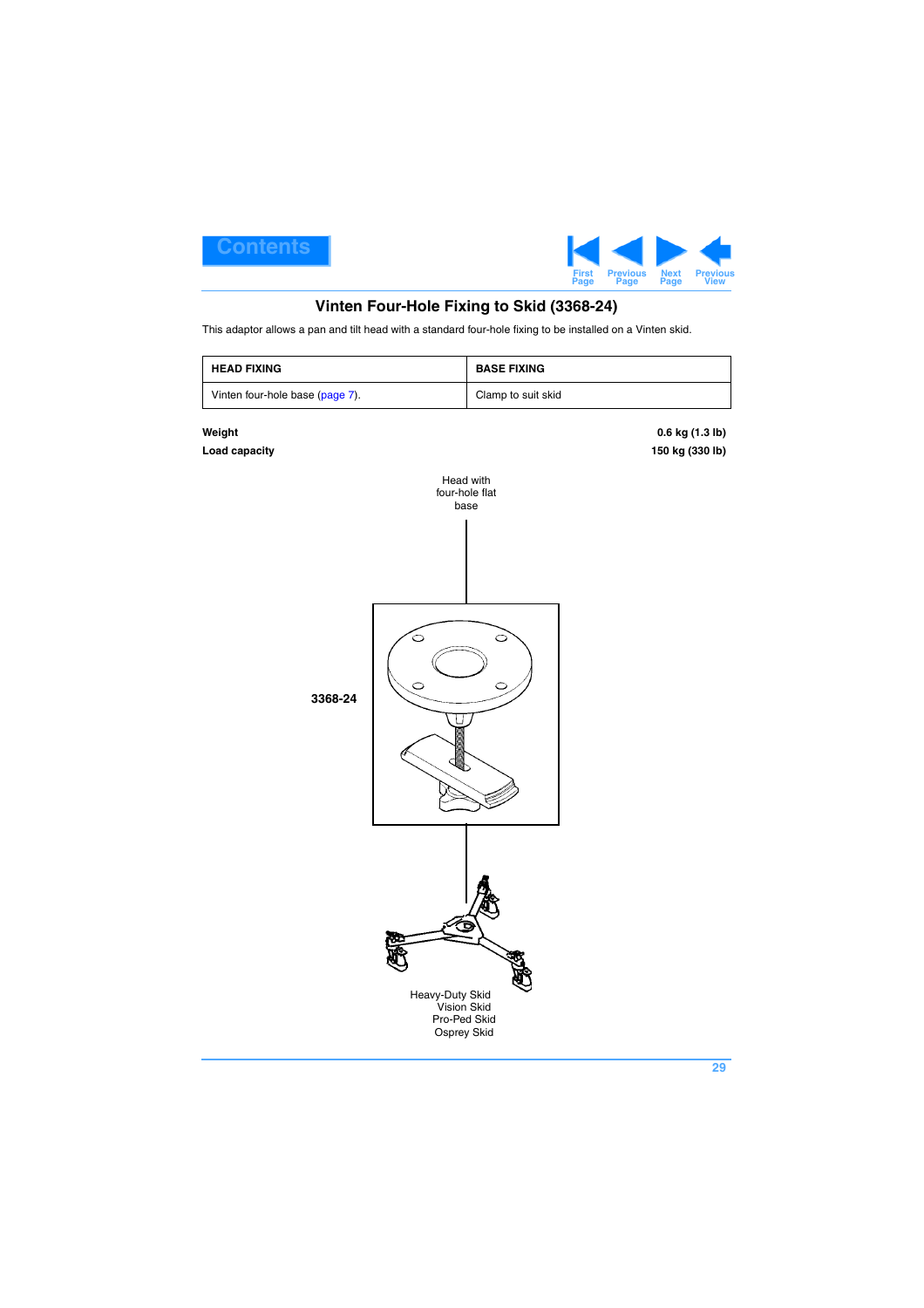<span id="page-29-1"></span>



# **Scaffold Clamp (3407-1A)**

<span id="page-29-0"></span>This adaptor provides a flat base with a standard four-hole fixing that may be mounted directly onto OB scaffolding.

| <b>HEAD FIXING</b>              | <b>BASE FIXING</b>  |                                                    |
|---------------------------------|---------------------|----------------------------------------------------|
| Vinten four-hole base (page 7). | 146 mm (5 3/4 in.). | 50 mm (2 in.) diameter scaffold clamps, centred at |
| Weight                          |                     | 3.1 kg (6.8 lb)                                    |
| Load capacity                   |                     | 182 kg (400 lb)                                    |
| Head with                       | Head with           | Head with                                          |

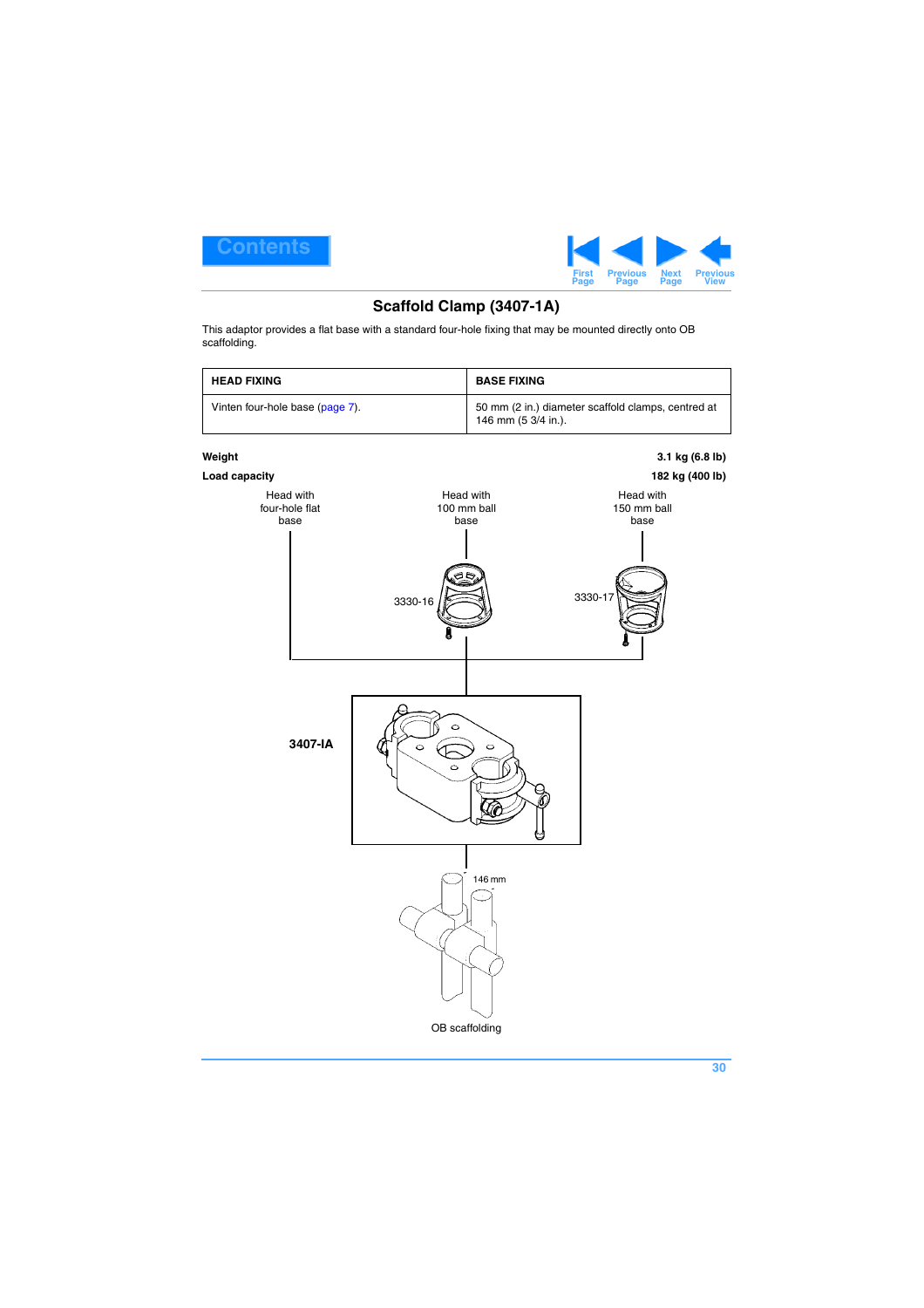

# **20 mm Spacer Ring (3354-900SP)**

<span id="page-30-1"></span><span id="page-30-0"></span>When mounted on Vinten 'Hawk' or 'Teal' pedestals, clearance between the Vector 70 and Vector 700 pan and tilt heads and the pedestal weight tray prevents the use of 5.5 lb (1.6 kg) and 1.0 lb (0.47 kg) trim weights.

This spacer ring is installed between the head and the pedestal to increase clearance.

| <b>HEAD FIXING</b>                                                       | <b>BASE FIXING</b>             |
|--------------------------------------------------------------------------|--------------------------------|
| Vinten four-hole fixing (page 7), with 3/8 in. BSW<br>screws (supplied). | Vinten four-hole base (page 7) |

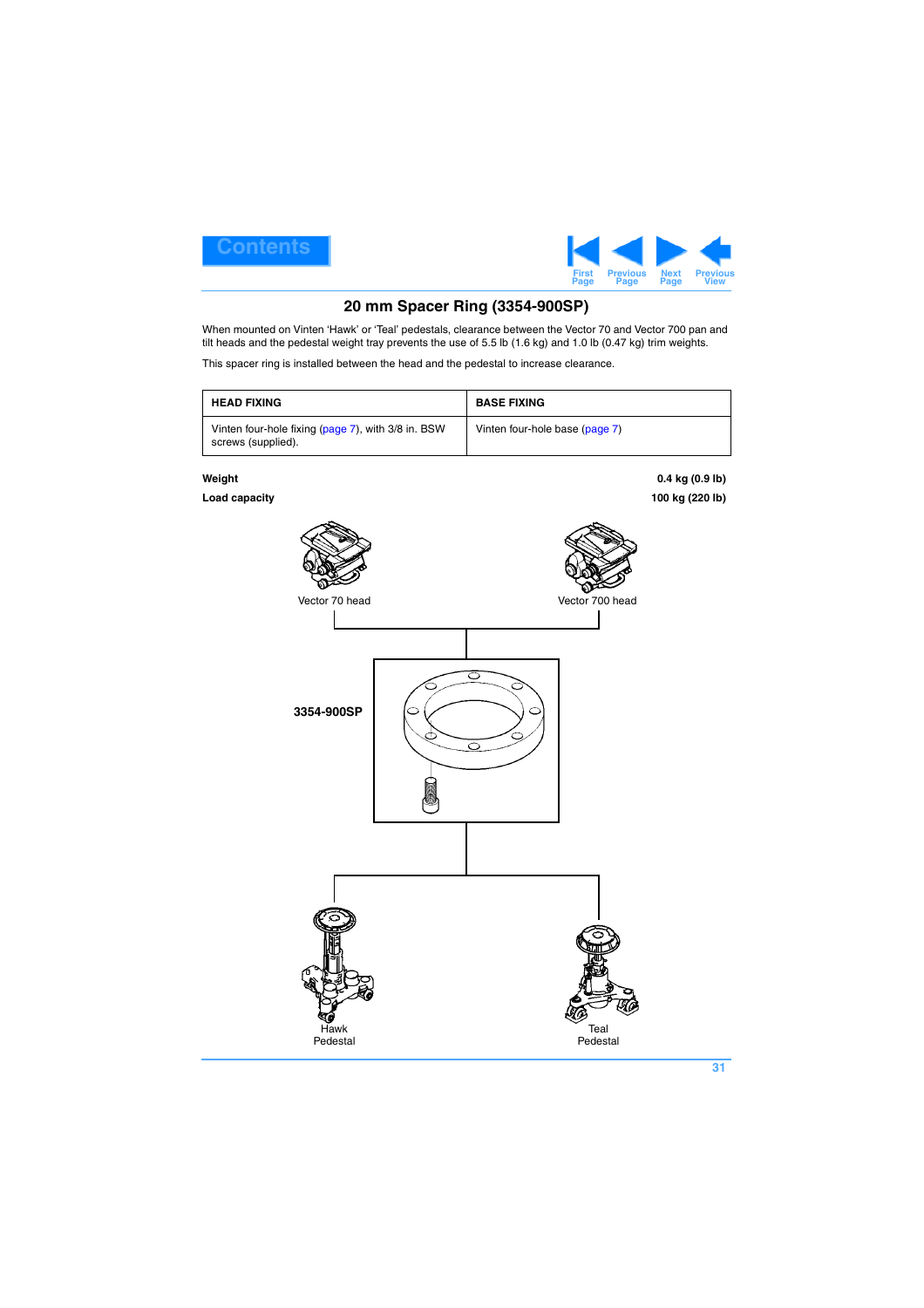<span id="page-31-2"></span>

# <span id="page-31-1"></span><span id="page-31-0"></span>**Part 2 - Camera to Pan and Tilt Head Adaptors**

# **Slide Plates**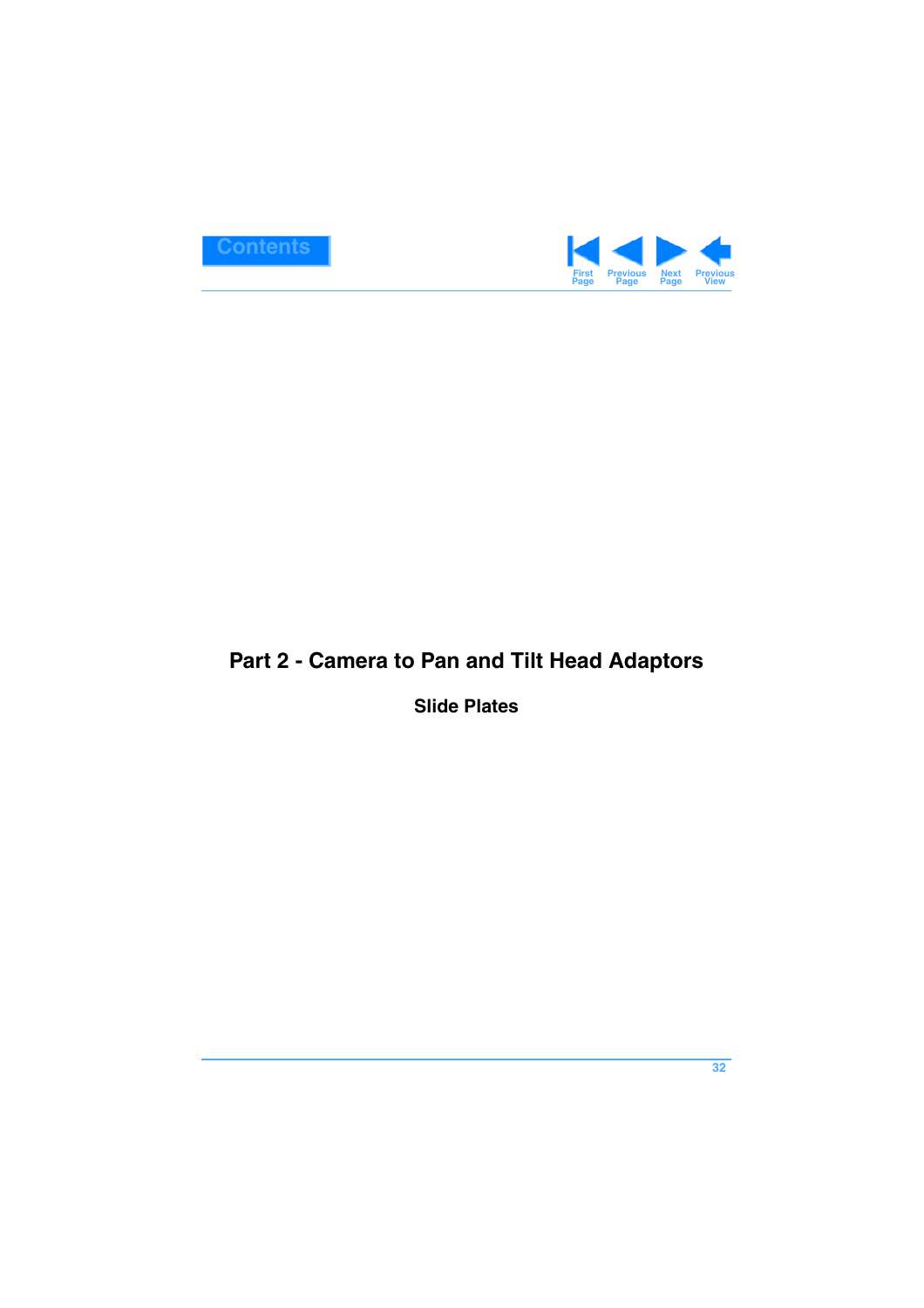

# **Slide plate for Vision 3 and 6 Heads (3449-900SP)**

<span id="page-32-1"></span><span id="page-32-0"></span>The slide plate is supplied with two 3/8 in. BSW camera fixing screws and a 1/4 in. VHS pin adaptor.

| <b>CAMERA FIXING</b>                       | <b>HEAD FIXING</b> |
|--------------------------------------------|--------------------|
| Screws or VHS adaptor (page 48) (supplied) | Slide plate        |

**Weight 0.012 kg (0.026 lb)**

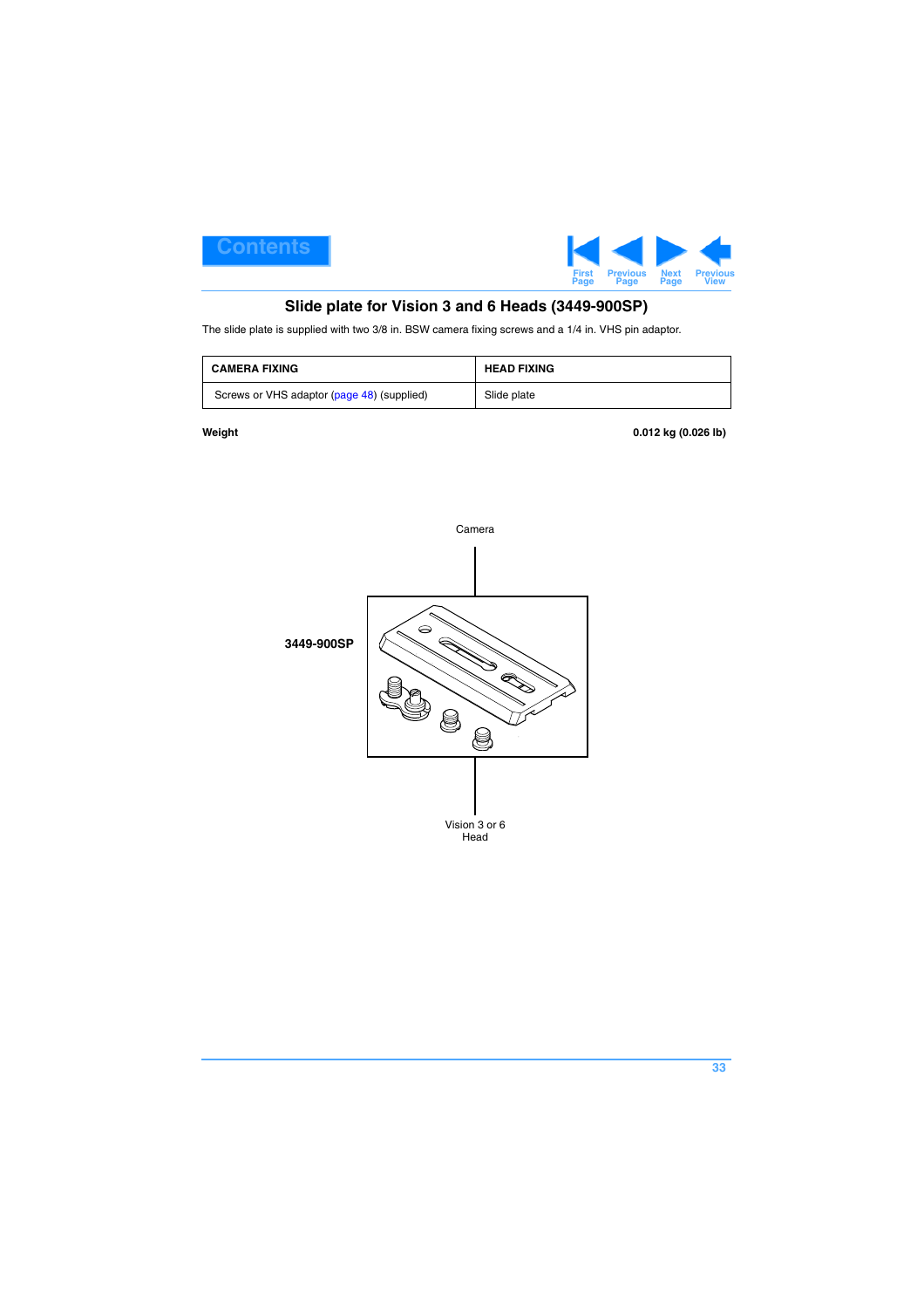

# **Slide plate for Vision 8 - 250 Heads (3364-900SP)**

<span id="page-33-1"></span><span id="page-33-0"></span>The slide plate is supplied with two 3/8 in. BSW camera fixing screws.

| <b>CAMERA FIXING</b> | <b>HEAD FIXING</b> |
|----------------------|--------------------|
| Screws (supplied)    | Slide plate        |

**Weight 0.012 kg (0.026 lb)**

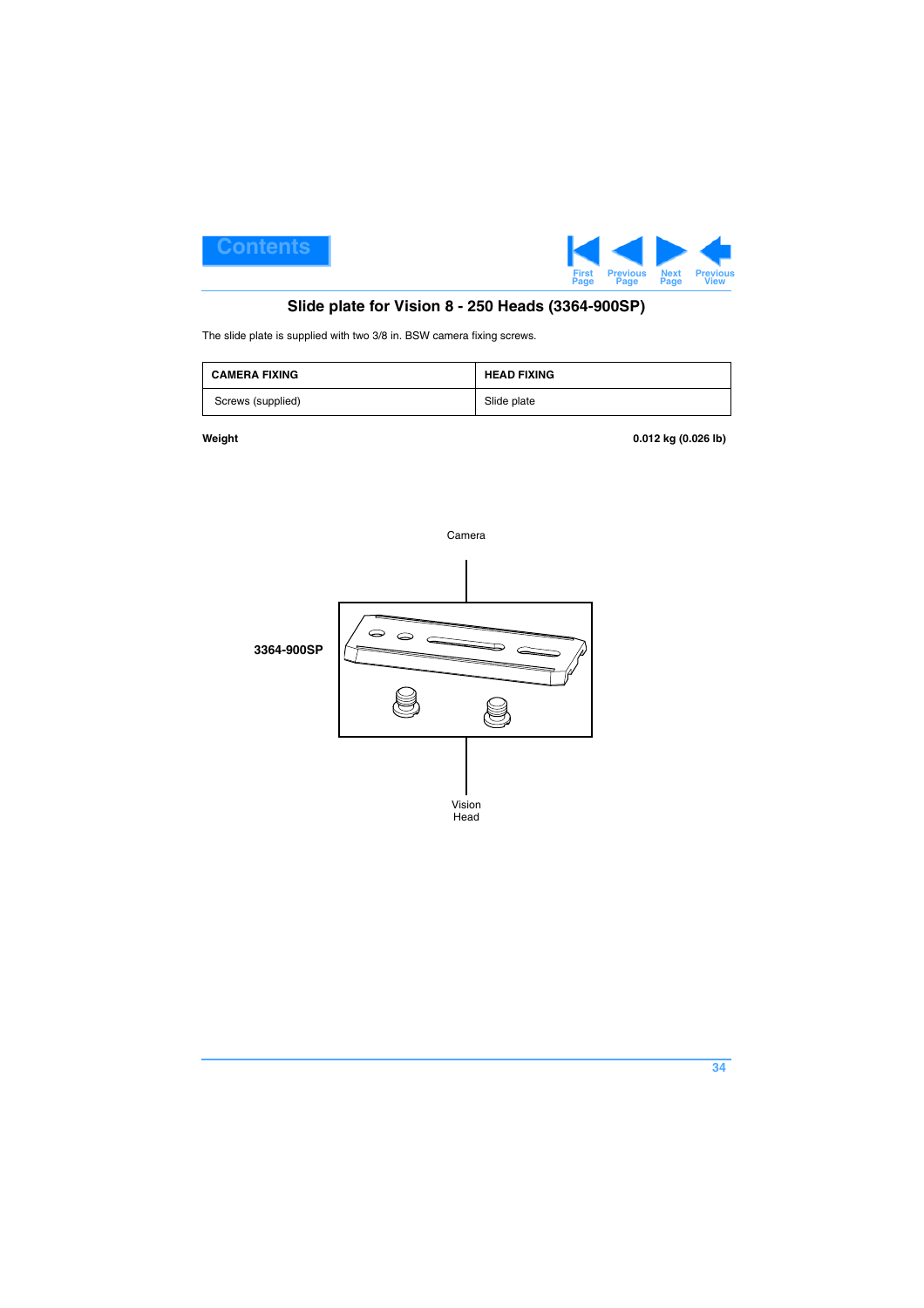<span id="page-34-1"></span>



# **Extended Slide Plate for HD250 Heads (3330-33)**

<span id="page-34-0"></span>This extended slide plate is intended for use with high definition and film cameras and is supplied with two 3/8 in. BSW camera fixing screws.

| <b>CAMERA FIXING</b> | <b>HEAD FIXING</b> |
|----------------------|--------------------|
| Screws (supplied)    | Slide plate        |

**Weight 0.022 kg (0.05 lb)**

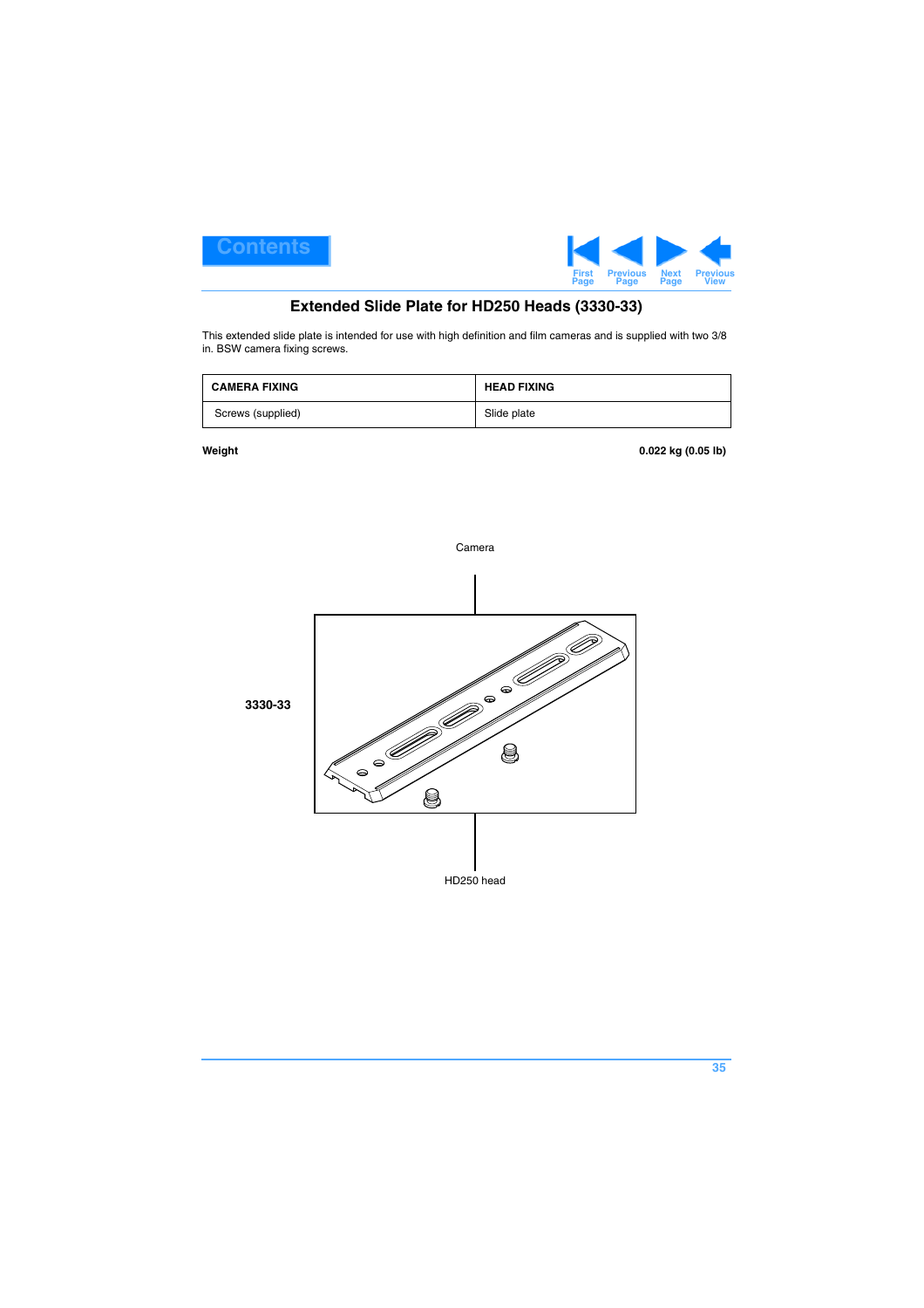<span id="page-35-1"></span>

<span id="page-35-0"></span>**Wedge Adaptors**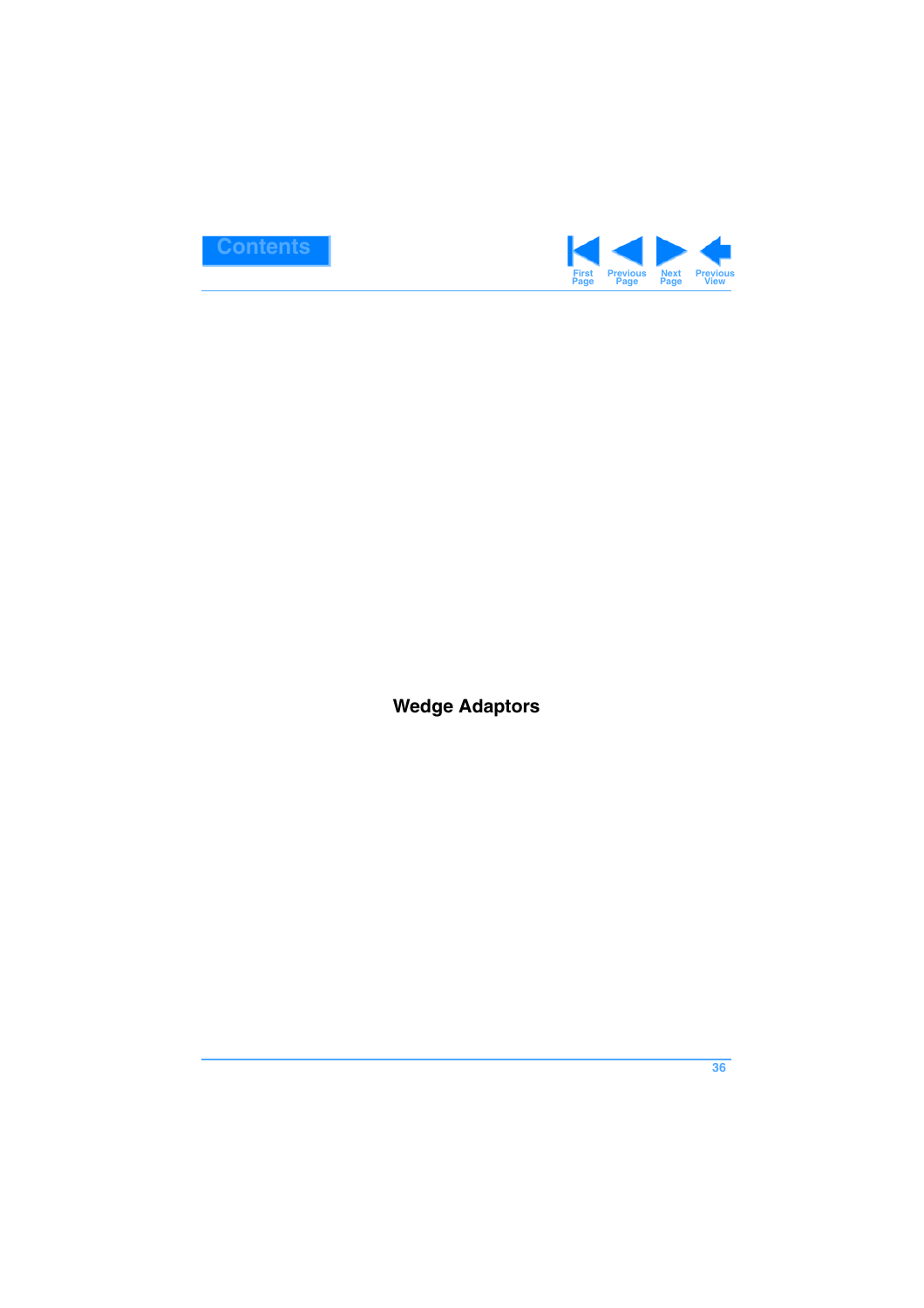

# **Standard Wedge with Fixing Screws (3053-3)**

<span id="page-36-1"></span><span id="page-36-0"></span>This wedge is secured to the underside of a camera and may be installed in a wedge adaptor on any suitable pan and tilt head.

| <b>CAMERA FIXING</b>    |                  | <b>HEAD FIXING</b>                                                                                                                                        |                                      |
|-------------------------|------------------|-----------------------------------------------------------------------------------------------------------------------------------------------------------|--------------------------------------|
| Screws (supplied)       |                  | Vinten Automatic Wedge Adaptor (3389-3) or any<br>suitable wedge adaptor                                                                                  |                                      |
| Weight<br>Load capacity |                  |                                                                                                                                                           | 0.85 kg (1.87 lb)<br>150 kg (330 lb) |
|                         | Full-size camera | Portable camera                                                                                                                                           |                                      |
|                         |                  | Intermediate<br>$\begin{smallmatrix} \downarrow\\ \downarrow\\ \downarrow\\ \downarrow\\ \downarrow\\ \downarrow\\ \end{smallmatrix}$<br>Plate<br>3384-11 |                                      |
|                         |                  |                                                                                                                                                           |                                      |
| 3053-3                  |                  | OCE PO                                                                                                                                                    |                                      |
| Wedge adaptor<br>Head   |                  |                                                                                                                                                           |                                      |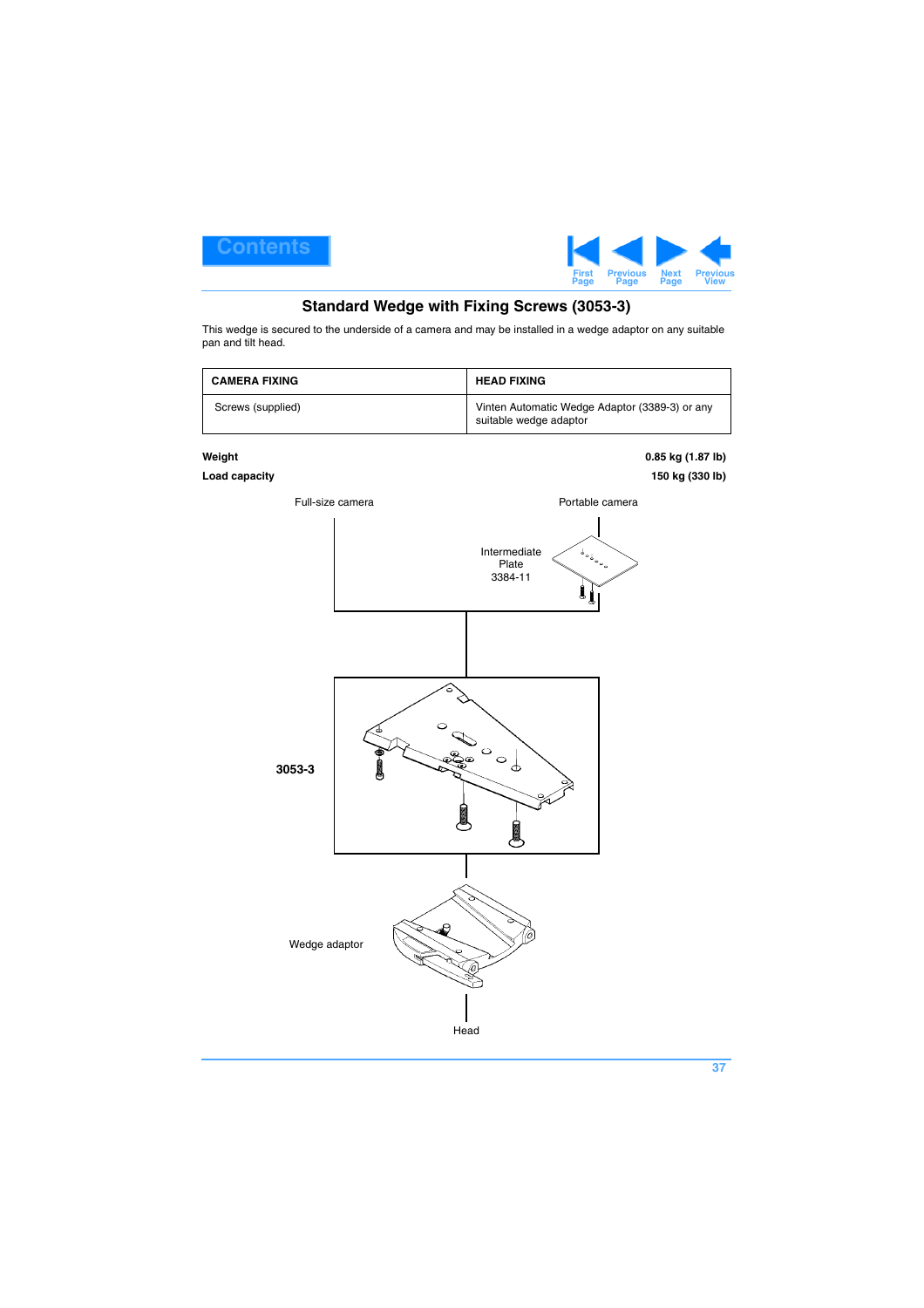

# **Short Wedge with Fixing Screws (3391-3)**

<span id="page-37-1"></span><span id="page-37-0"></span>This wedge is secured to the underside of a camera and may be installed in a wedge adaptor on any suitable pan and tilt head. It is intended for use where a standard length wedge would obstruct the camera cooling fan inlet.

| <b>CAMERA FIXING</b> | <b>HEAD FIXING</b>                                                       |
|----------------------|--------------------------------------------------------------------------|
| Screws (supplied)    | Vinten Automatic Wedge Adaptor (3389-3) or any<br>suitable wedge adaptor |

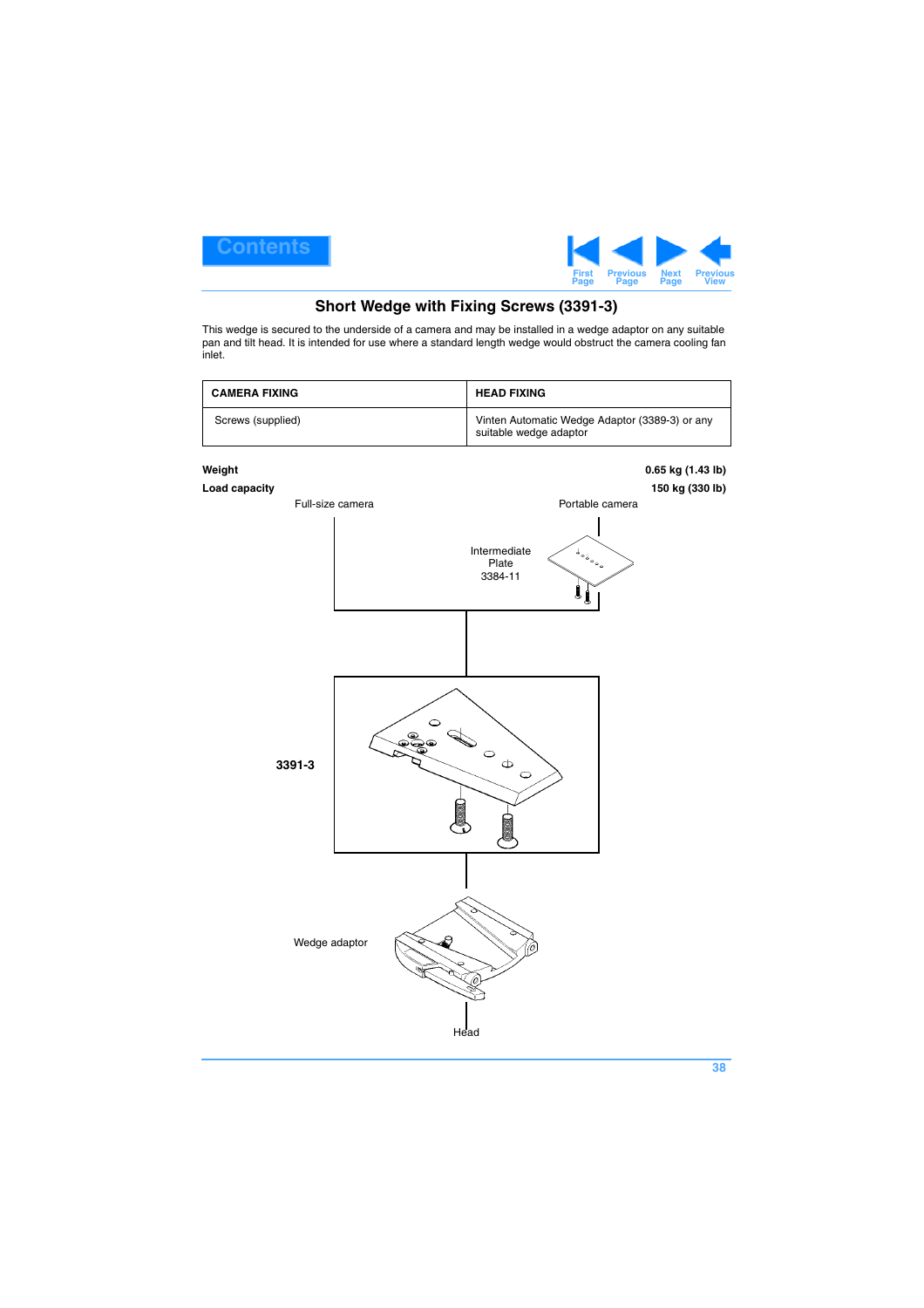

# **Automatic Wedge Adaptor (3389-3)**

<span id="page-38-1"></span><span id="page-38-0"></span>This adaptor allows a camera fitted with a wedge to be installed on any suitable pan and tilt head.

| <b>CAMERA FIXING</b>    |                                   | <b>HEAD FIXING</b> |                                     |
|-------------------------|-----------------------------------|--------------------|-------------------------------------|
| Wedge (not supplied)    | 3/8 in. BSW screws (not supplied) |                    |                                     |
| Weight<br>Load capacity |                                   | Camera             | 1.3 kg (2.86 lb)<br>150 kg (330 lb) |
|                         | $\circ$<br>Wedge                  | ese<br>ese         |                                     |
| 3389-3                  |                                   | Ø                  |                                     |
|                         |                                   | Head               |                                     |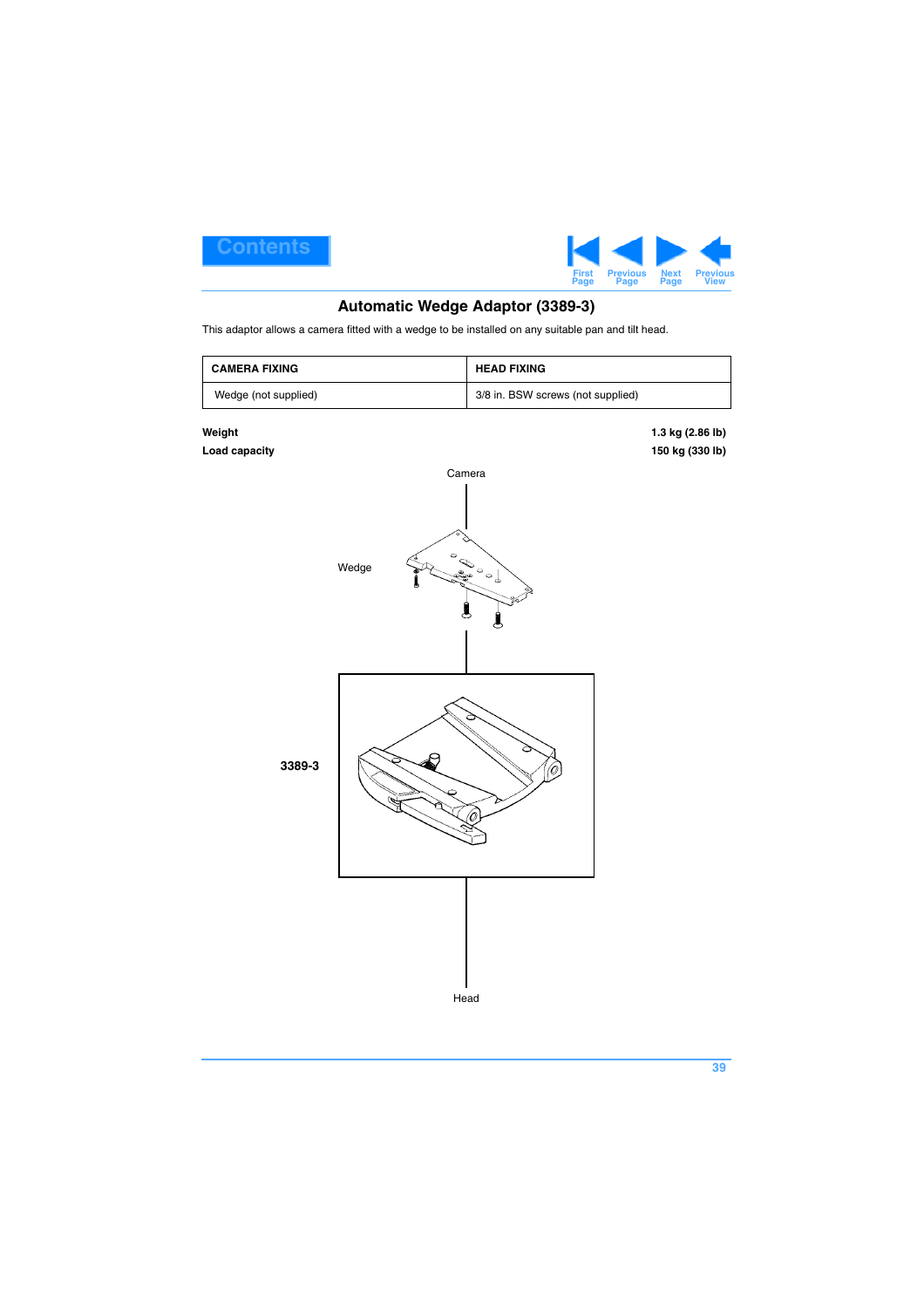

# **Automatic Wedge Adaptor (Black) (3460-3)**

<span id="page-39-1"></span><span id="page-39-0"></span>Designed for use with black-painted heads, this adaptor allows a camera fitted with a wedge to be installed.

| <b>CAMERA FIXING</b>    |                                   | <b>HEAD FIXING</b> |                                     |
|-------------------------|-----------------------------------|--------------------|-------------------------------------|
| Wedge (not supplied)    | 3/8 in. BSW screws (not supplied) |                    |                                     |
| Weight<br>Load capacity |                                   | Camera             | 1.3 kg (2.86 lb)<br>150 kg (330 lb) |
|                         | Wedge                             | 160000             |                                     |
| 3460-3                  |                                   | O<br>C.            |                                     |
|                         |                                   | Head               |                                     |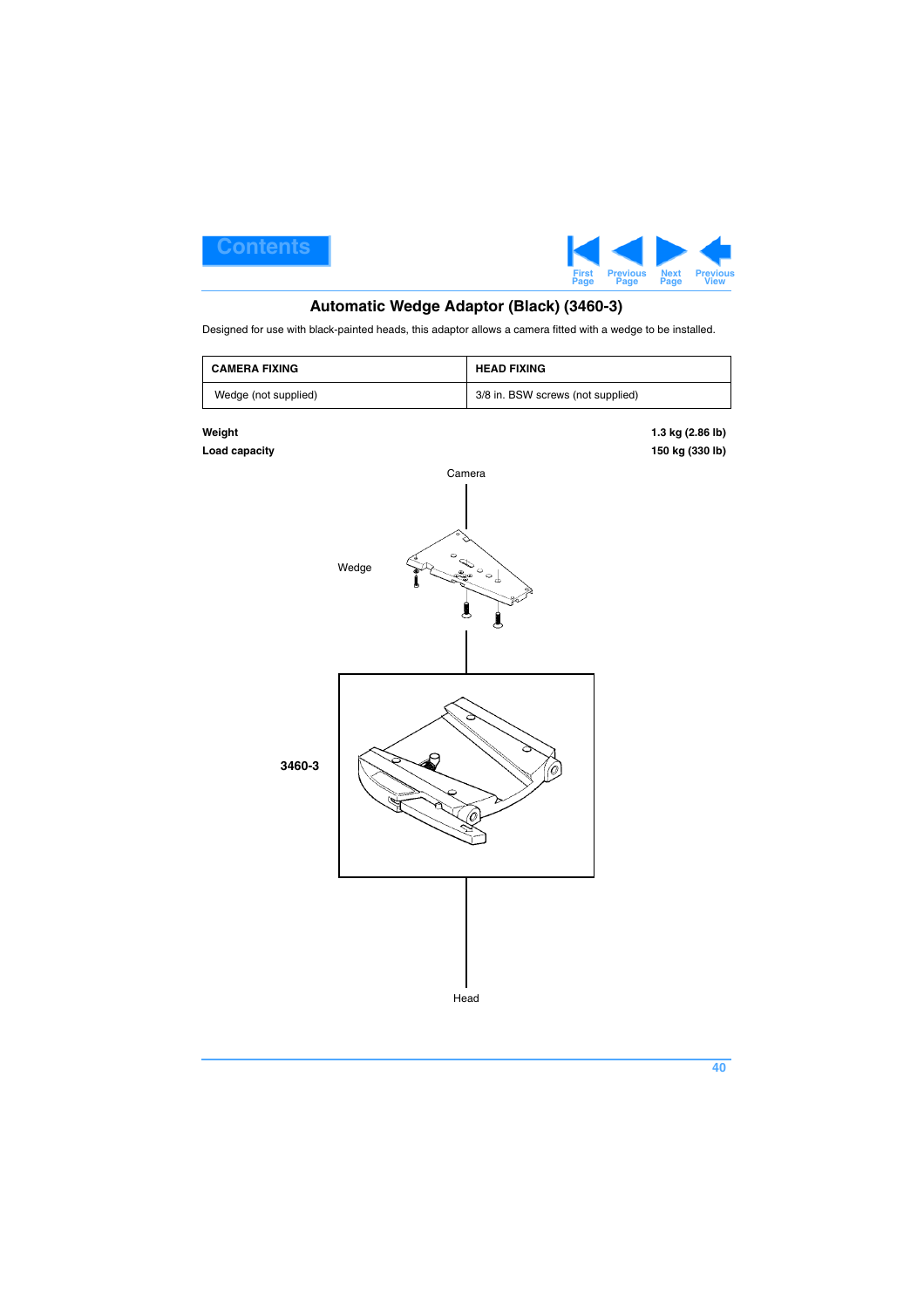<span id="page-40-1"></span>



## **Wedge Plate Extender (3069-3)**

<span id="page-40-0"></span>This adaptor may be installed on Vinten Mk 3, Mk 5, Mk 7 and Vector pan and tilt heads to increase the foreand aft balance range of the camera.

| <b>CAMERA FIXING</b> | <b>HEAD FIXING</b>                                                   |
|----------------------|----------------------------------------------------------------------|
| Wedge adaptor        | Secured to pan and tilt head with appropriate<br>hardware (supplied) |

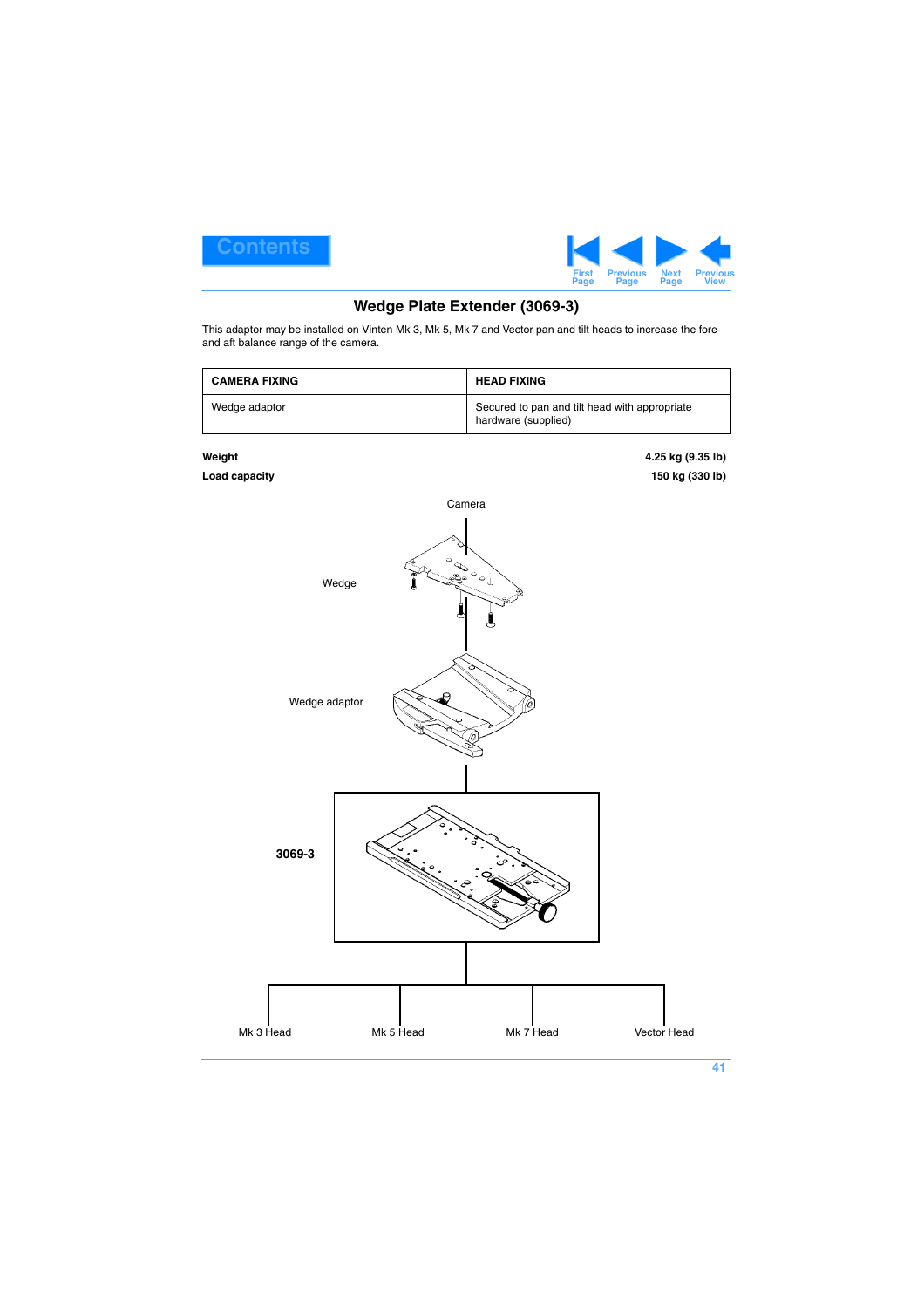

# **Intermediate Plate (3384-11)**

<span id="page-41-1"></span><span id="page-41-0"></span>This plate is fitted between a portable camera and a wedge and provides a locking surface for the wedge adaptor.

| <b>CAMERA FIXING</b>                           | <b>HEAD FIXING</b>                             |
|------------------------------------------------|------------------------------------------------|
| Secured to camera with wedge and two 1 1/4 in. | Vinten Automatic Wedge Adaptor (3389-3) or any |
| long 3/8 in. BSW countersunk screws (supplied) | suitable wedge adaptor                         |

**Weight 0.55 kg (1.2 lb)**

#### **Load capacity** N/A



### **42**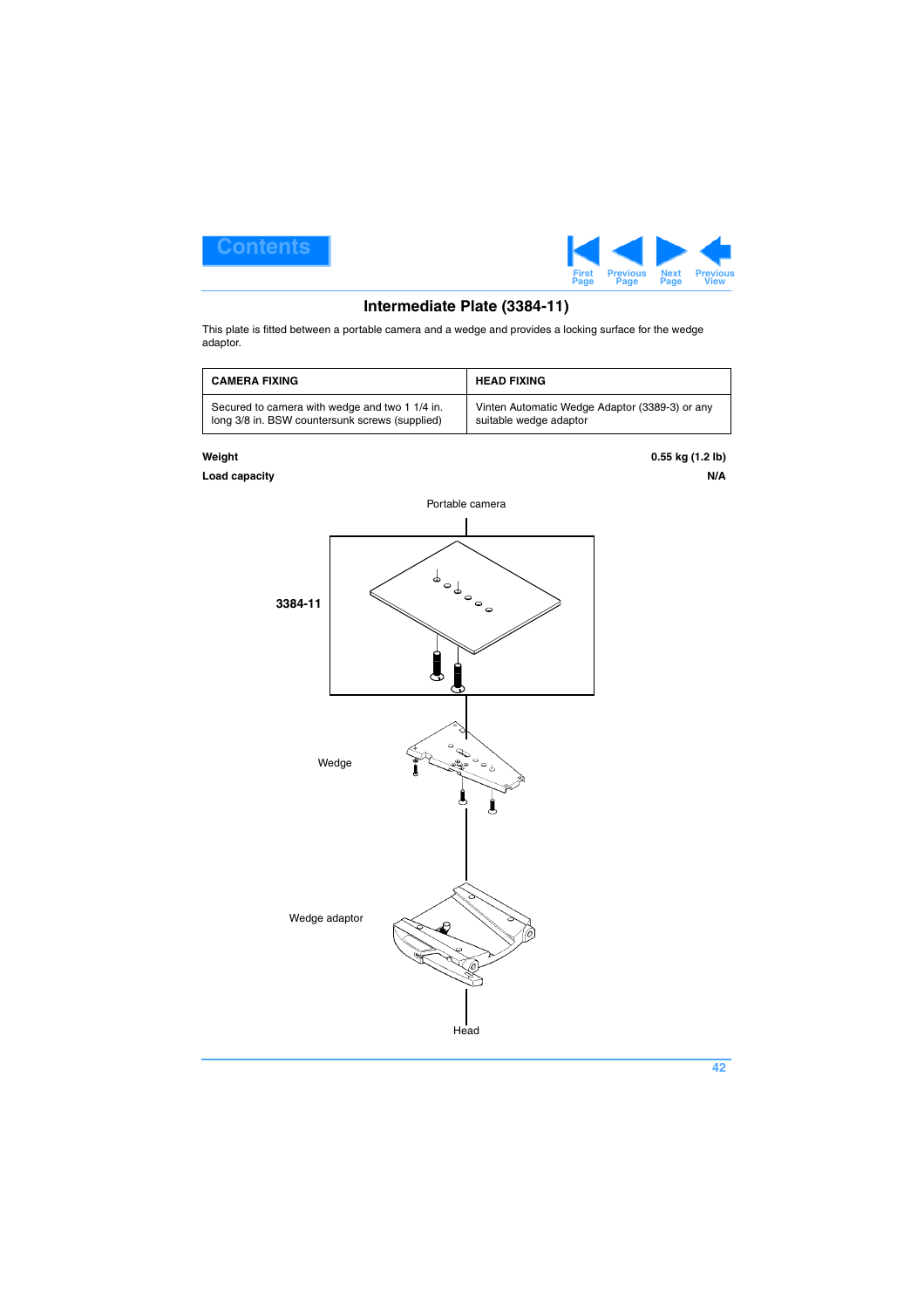<span id="page-42-1"></span>

<span id="page-42-0"></span>**'Quickfit'® Adaptors**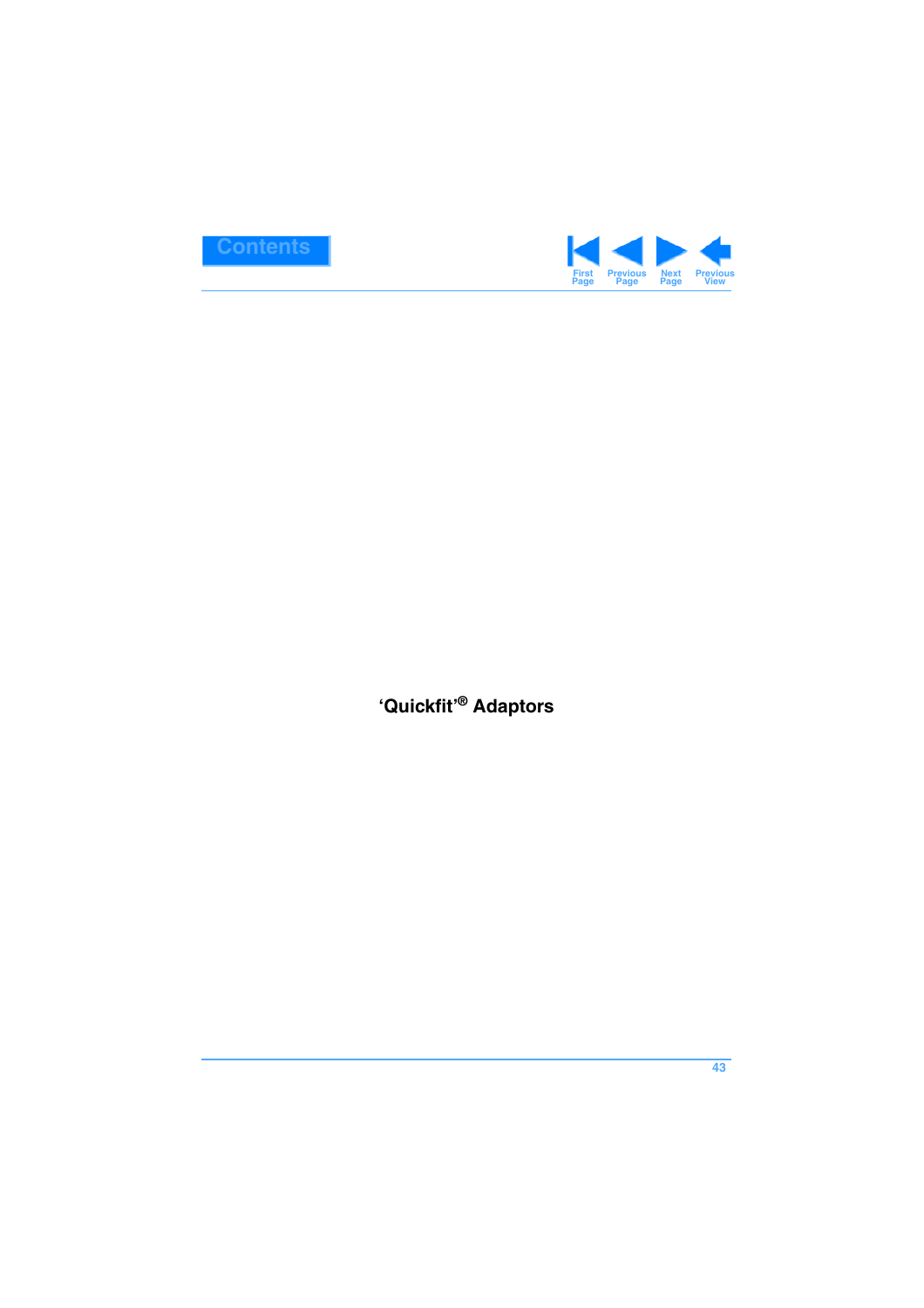

# **ENG 'Quickfit' Automatic Adaptor (3371-3)**

<span id="page-43-1"></span><span id="page-43-0"></span>This adaptor provides a quick-release fixing for cameras weighing up to 25 kg (55 lb).

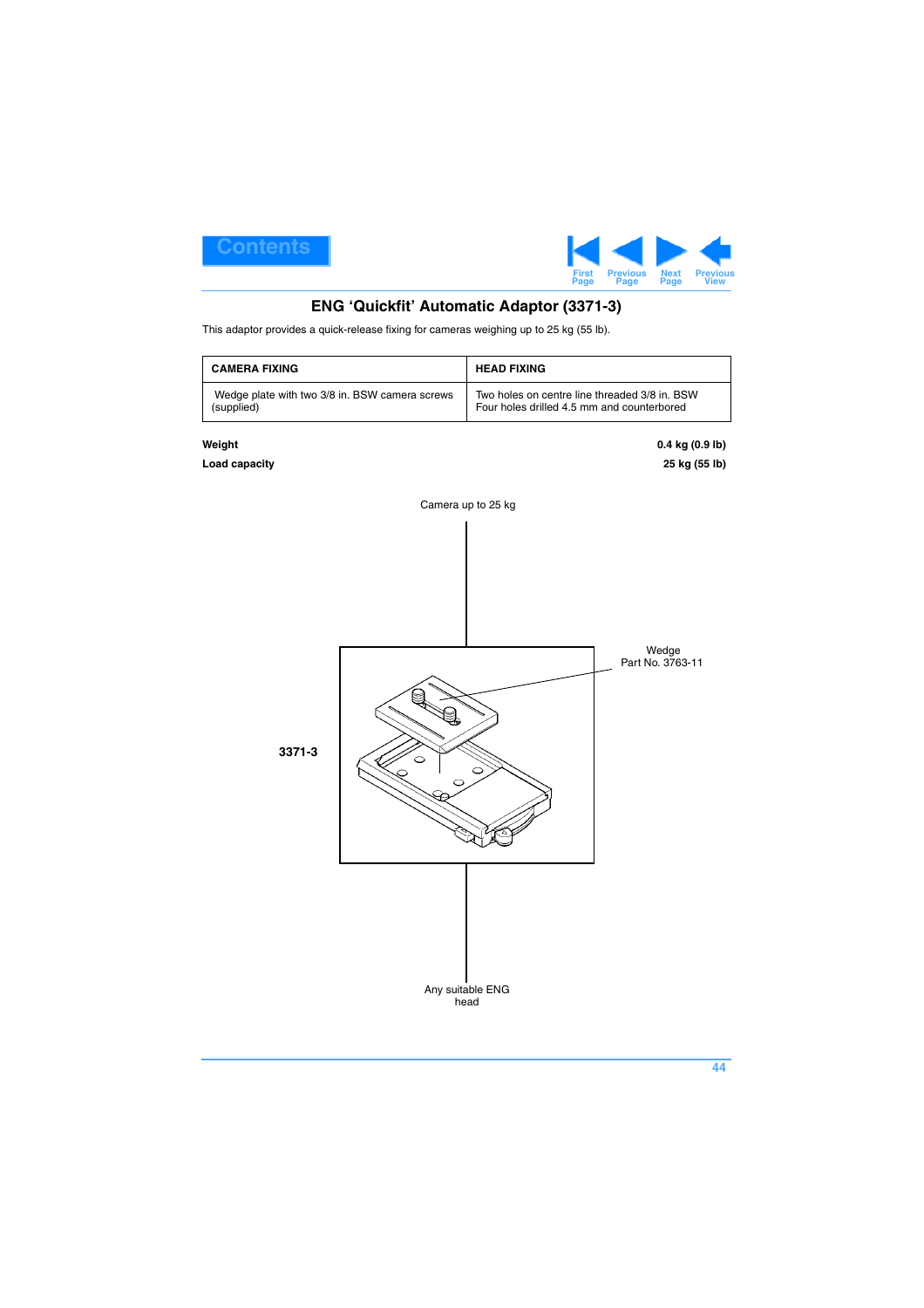

# **ENG 'Quickfit' Automatic Adaptor (Black) (3471-3)**

<span id="page-44-1"></span><span id="page-44-0"></span>This adaptor provides a quick-release fixing for cameras weighing up to 25 kg (55 lb) and is designed for use on black-painted heads.

| <b>CAMERA FIXING</b>                                         |         | <b>HEAD FIXING</b>                                                                          |                                  |
|--------------------------------------------------------------|---------|---------------------------------------------------------------------------------------------|----------------------------------|
| Wedge plate with two 3/8 in. BSW camera screws<br>(supplied) |         | Two holes on centre line threaded 3/8 in. BSW<br>Four holes drilled 4.5 mm and counterbored |                                  |
| Weight<br>Load capacity                                      |         |                                                                                             | 0.4 kg (0.9 lb)<br>25 kg (55 lb) |
|                                                              |         | Camera up to 25 kg                                                                          |                                  |
|                                                              |         |                                                                                             |                                  |
|                                                              |         |                                                                                             | Wedge<br>Part No. 3763-11        |
| 3371-3                                                       | $\circ$ |                                                                                             |                                  |
|                                                              |         | Any suitable ENG<br>head                                                                    |                                  |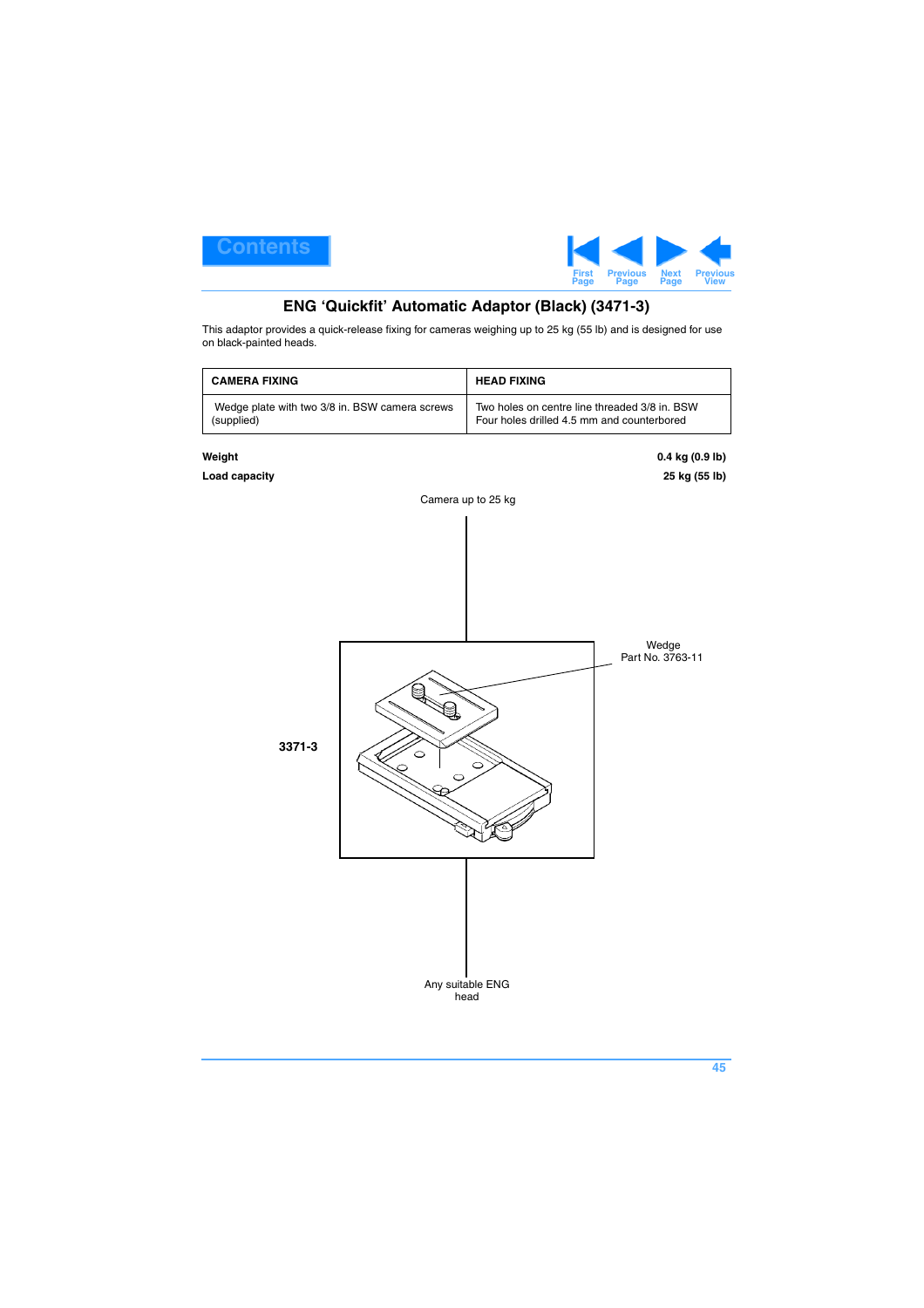

# **EFP 'Quickfit' Automatic Adaptor (3761-3)**

<span id="page-45-1"></span><span id="page-45-0"></span>This adaptor provides a quick-release fixing for EFP cameras weighing up to 45 kg (100 lb).

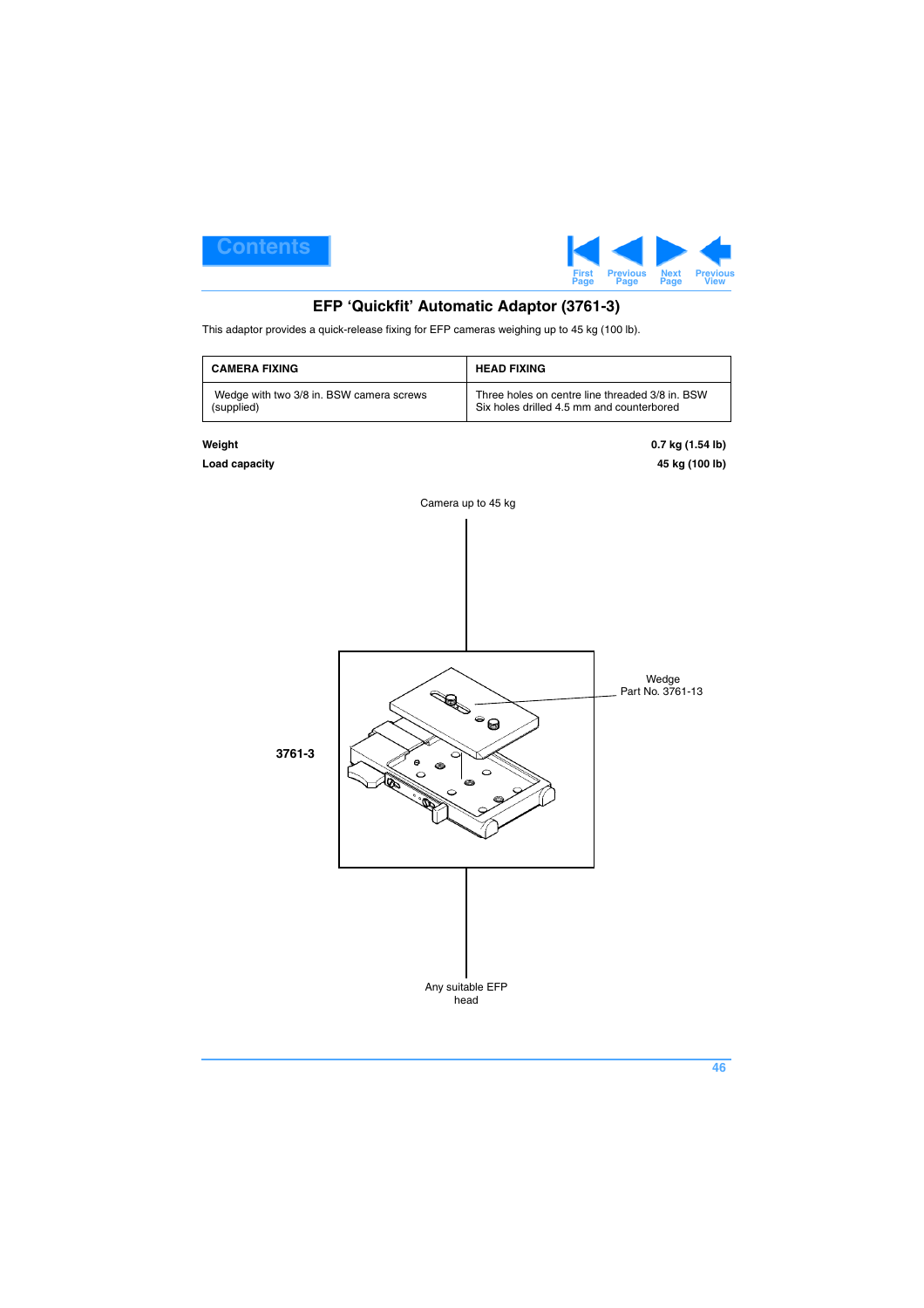<span id="page-46-1"></span>

<span id="page-46-0"></span>**VHS Adaptors**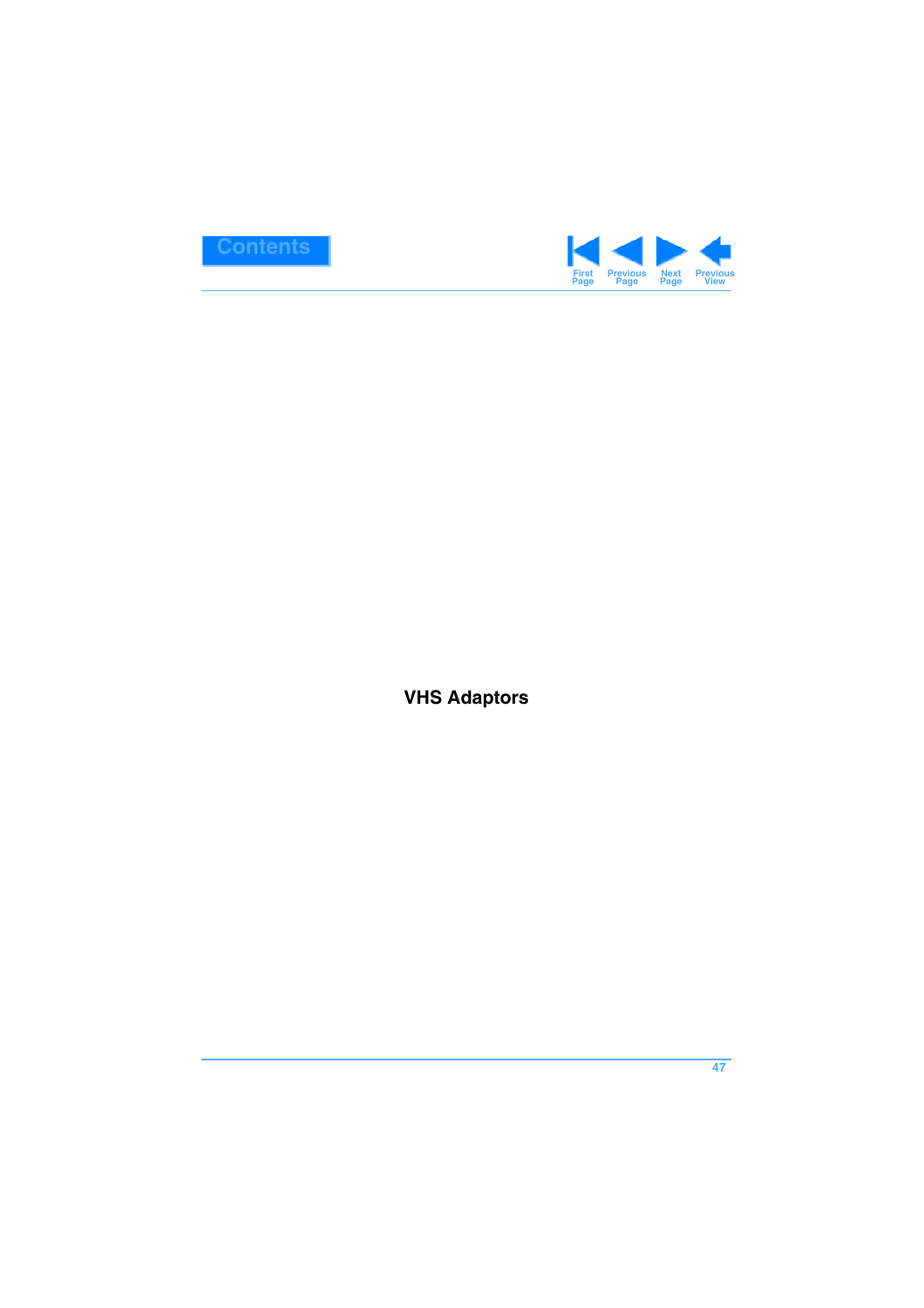<span id="page-47-1"></span>



# **VHS Adaptor (3330-29)**

<span id="page-47-0"></span>The VHS adaptor is designed to connect a camera with a 1/4 in. BSW mounting hole and a VHS location hole to a standard Vision camera slide plate. THe VHS pin and 1/4 in. BSW camera mounting screw are connected by a plastic link.

**Weight Negligible Payload As per head**



**48**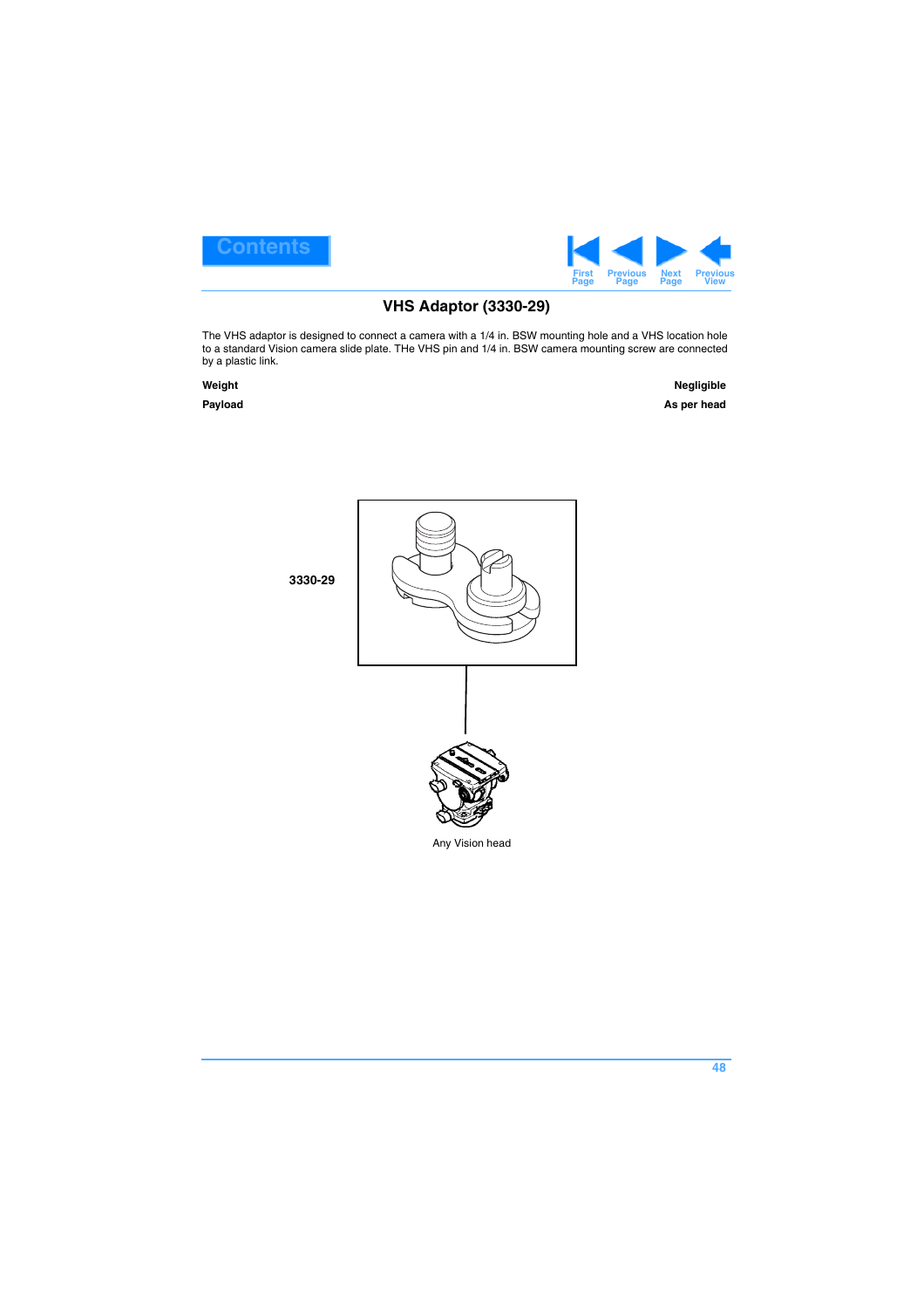<span id="page-48-1"></span>

# <span id="page-48-0"></span>**Part 3 - Miscellaneous Adaptors**